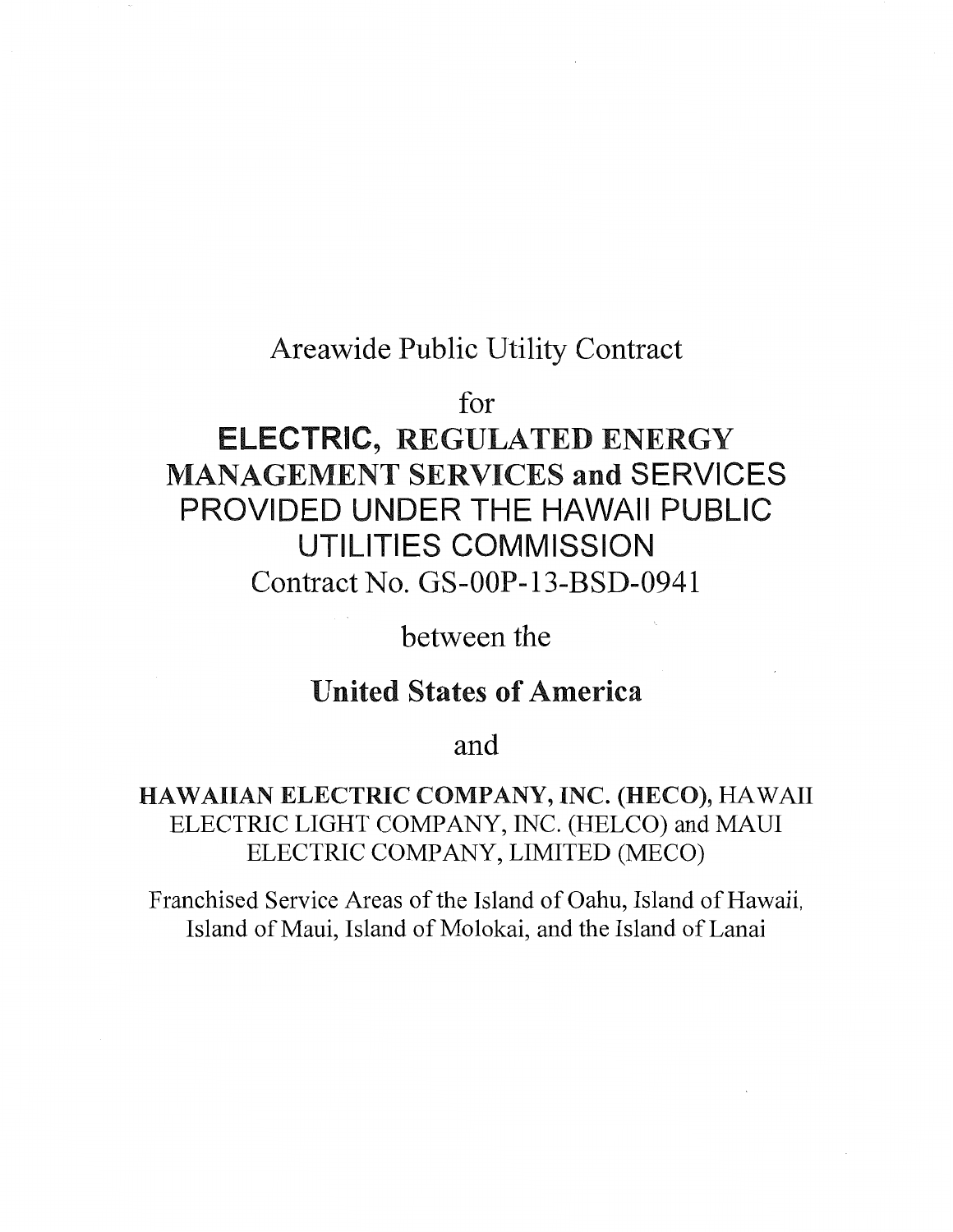### Negotiated Areawide Contract No. GS-OOP-13-BSD-0941 between the United States of America And HAWAIIAN ElECTRIC COMPANY, INC.

### TABlE OF CONTENTS

### Article **Page**

| 1.              |                                                            |  |
|-----------------|------------------------------------------------------------|--|
| 2.              |                                                            |  |
| 3.              |                                                            |  |
| 4               | Authorization Procedure and Service Disconnections 4       |  |
| 5.              |                                                            |  |
| 6.              |                                                            |  |
| 7.              |                                                            |  |
| 8.              |                                                            |  |
| 9.              |                                                            |  |
|                 |                                                            |  |
| 11 <sub>1</sub> |                                                            |  |
| 12.             |                                                            |  |
| 13.             |                                                            |  |
| 14.             |                                                            |  |
|                 |                                                            |  |
| 16.             |                                                            |  |
| 17.             |                                                            |  |
| 18.             |                                                            |  |
|                 |                                                            |  |
|                 |                                                            |  |
|                 |                                                            |  |
|                 |                                                            |  |
|                 |                                                            |  |
|                 | Authorization for the Provision of Services Provided Under |  |
|                 |                                                            |  |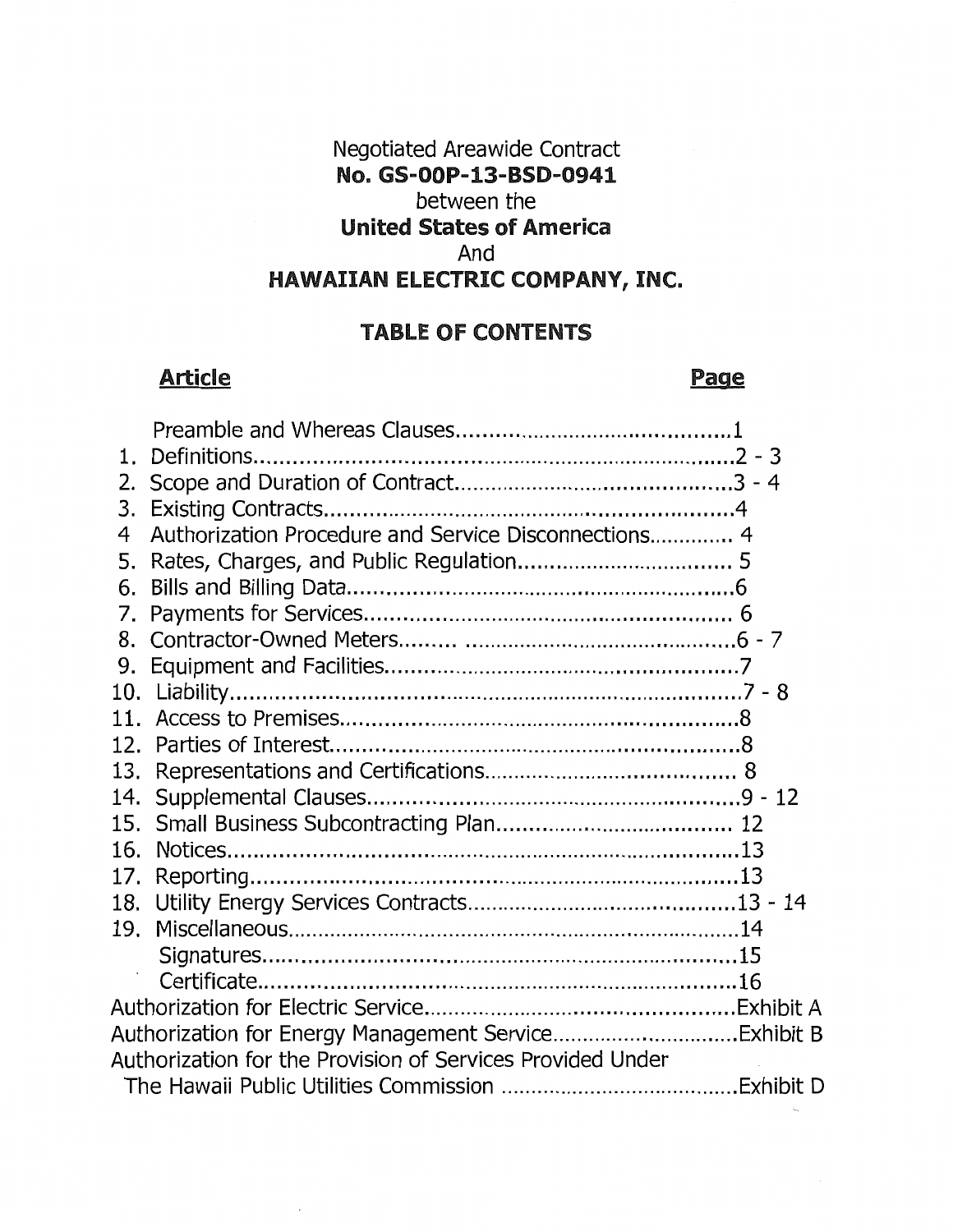#### NEGOTIATED AREAWIDE CONTRACT No. GS-OOP-13-BSD-0941

### BETWEEN THE UNITED STATES OF AMERICA AND HAWAIIAN ELECTRIC COMPANY, INC.

THIS AREAWIDE CONTRACT FOR ELECTRIC, ENERGY MANAGEMENT SERVICES AND SERVICES PROVIDED UNDER THE HAWAII PUBLIC UTILITIES COMMISSION is executed this 3rd day of January, 2013, between the UNITED STATES OF AMERICA, acting through the Administrator of General Services (hereinafter referred to as the "Government"), pursuant to the authority contained in 40 U.S.C. 501(b)(1), and Hawaiian Electric Company, lnc.("HECO"), a corporation organized and existing under the laws of the State of Hawaii, and having its principal office and place of business at 900 Richards Street, Honolulu, HI 96813, on behalf of itself and its two wholly-owned subsidiaries, Hawaii Electric Light Company, Inc. ("HELCO") and Maui Electric Company, Limited ("MECO") (hereinafter referred to individually or collectively as the context requires as the "Contractor"):

WHEREAS, HECO is an electric public utility company which generates, purchases, transmits, distributes and sells electricity on the island of Oahu in the state of Hawaii;

WHEREAS, HELCO is an electric public utility company which generates, purchases, transmits, distributes and sells electricity on the island of Hawaii in the state of Hawaii;

WHEREAS, MECO is an electric public utility company which generates, purchases, transmits, distributes and sells electricity on the islands of Maui, Molokai, and Lanai in the state of Hawaii;

WHEREAS, MECO is organized into three Divisions: the Maui Division that serves the island of Maui, the Molokai Division that serves the island of Molokai, and the Lanai Division that serves the island of Lanai;

WHEREAS, each of HECO, HELCO, and MECO is separately regulated by the Hawaii Public Utilities Commission (herein referred to as the "Commission");

WHEREAS, each of HECO, HELCO, and MECO is subject to a separate Tariff authorized and approved by the Commission;

WHEREAS, each of HECO, HELCO and MECO's Maui Division, MECO's Molokai Division and MECO's Lanai Division now have on file with the Commission and/or with such other regulatory bodies as may have jurisdiction over the Contractor all of their effective tariffs, rate schedules, riders, rules and regulatory terms and conditions of service, as applicable;

WHEREAS, with some exceptions, the Government is generally required by Chapter 1 of Title 48 of the Federal Acquisition Regulation (FAR), 48 CFR 41.204, to enter into a bilateral contract for electric utility services and/or energy management services at each Federal facility where the value of the utility service provided is expected to exceed \$150,000 per year;

WHEREAS, where the Government has an Areawide Contract in effect with a particular utility then such utility service is normally to be procured thereunder;

WHEREAS, the Contractor and the Government mutually desire that this Areawide Contract be used by the agencies of the Government in obtaining electric utility services, energy management services and/or services provided under the Hawaii Public Utilities Commission from the Contractor and to facilitate partnering arrangements as encouraged and authorized by 10 U.S.C. 2911-2918 and 42 U.S.C. 8256;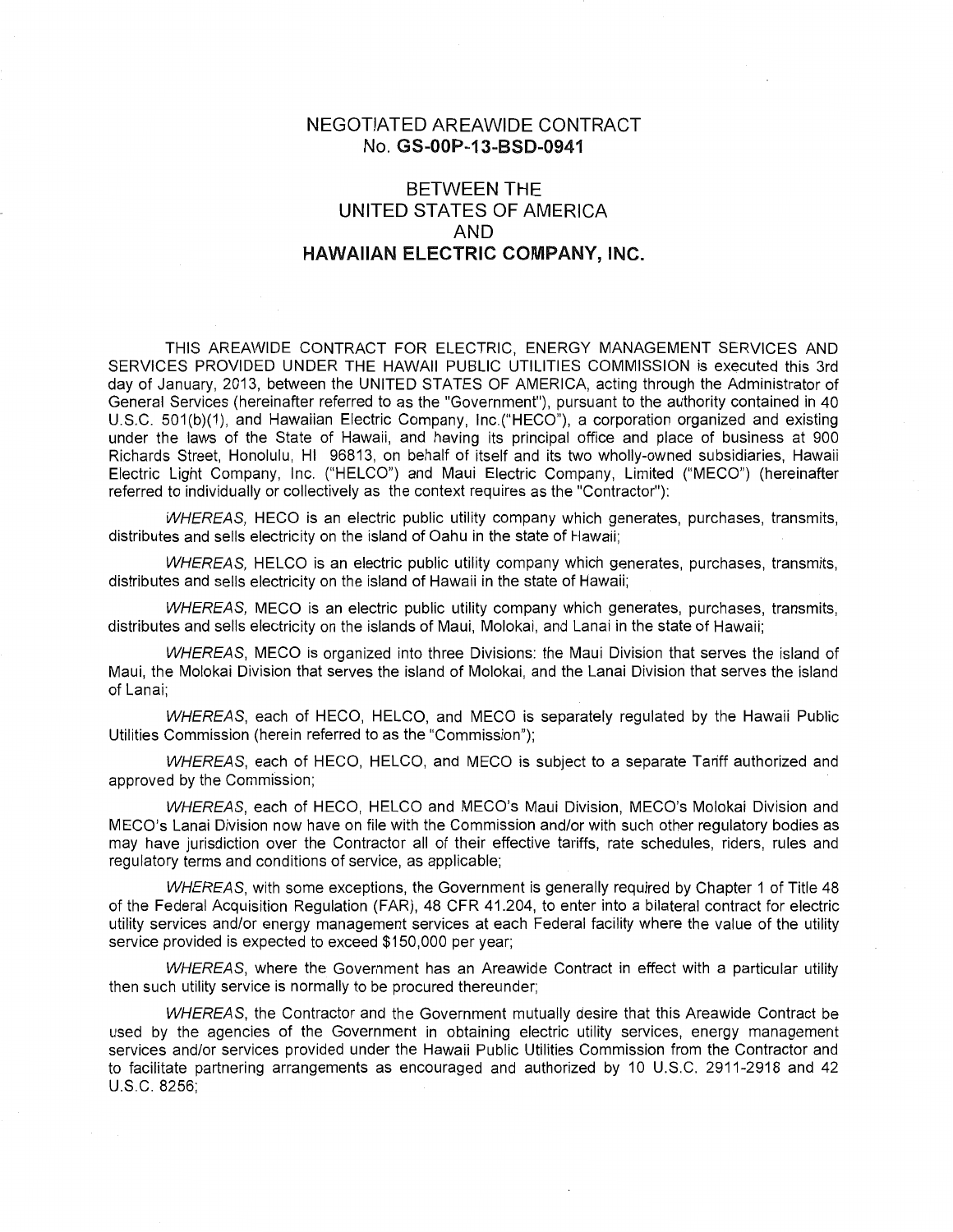NOW, THEREFORE, in consideration of the premises and mutual covenants herein contained, the parties hereby agree as follows:

#### **ARTICLE 1. DEFINITIONS.**

1.1. As used in this contract,

**(a)** the term "Areawide Contract" means this master contract entered into between the Government and Contractor to cover the utility service acquisitions of all Federal agencies in the franchised certificated service territory from Contractor for a period not to exceed ten (10) years;

**(b)** the term "Agency" means any Federal department, agency, or independent establishment in the executive branch of the Government, any establishment in the legislative or judicial branches of the Federal Government, or any wholly or mixed ownership Government corporation, as defined in the Government Corporation Control Act, a list of which Agencies may be found by searching the document entitled ADM 4800.2G, dated February 16, 2011, on the General Services Administration website;

**(c)** the term "Ordering Agency" means any Agency that is authorized to and obtains Utility Services under this Areawide Contract;

**(d)** the term "Authorization" means an order form used to acquire services under this areawide contract (see Exhibit "A" AUTHORIZATION FOR ELECTRIC SERVICE, Exhibit "B" AUTHORIZATION FOR ENERGY MANAGEMENT SERVICE and/or Exhibit "D" AUTHORIZATION FOR THE PROVISION OF SERVICES PROVIDED UNDER THE HAWAII PUBLIC UTILITIES COMMISSION) annexed hereto. With the exception of the provisions defined in "Contractor's Tariff' and "Contractor's Terms and Conditions," all authorizations shall be administered outside of the oversight and purview of the regulatory environment and in accordance with the requirements of the Federal Acquisition Regulations;

(e) the term "Termination Authorization" means an order form used to by the Government to notify the Contractor that the Government wants to discontinue or disconnect a specific utility service provided under this Contract, where the Authorization for Utility Services does not otherwise specify how Utility Services are to be terminated. (SEE EXHIBIT "A" AUTHORIZATION FOR ELECTRIC SERVICE, EXHIBIT "B" AUTHORIZATION FOR ENERGY MANAGEMENT SERVICE and/or EXHIBIT "D" AUTHORIZATION FOR THE PROVISION OF SERVICES PROVIDED UNDER THE HAWAII PUBLIC UTILITIES COMMISSION);

(f) the term. "Service" means any electric and/or energy management services generally available from the Contractor pursuant to Contractor's Tariff or the Contractor's Terms and Conditions, whichever is applicable;

(g) the term "Electric Service" means regulated electric commodities (where applicable), transmission, distribution, and/or related services;

(h) the term "Energy Conservation Measure" means any specific energy related or water project intended to provide energy savings and/or demand reduction in Federal facilities (Reference Article 18 herein);

(i) the term "Energy Management Service (EMS)" means any project that reduces and/or manages energy demand in a facility as well as those services that determine whether such reductions are feasible (such as energy audits and any ancillary services necessary to ensure the proper operation of the energy conservation measure. Such measures include, but are not limited to, operating, maintenance and commissioning services. Energy Conservation Measure and Demand Side Management Measure are considered equivalent terms, and may result from Energy Management Services.) To be considered an EMS measure, the measure must satisfy all of the following requirements:

1. the EMS measure must produce measurable energy reductions or measurable amounts of controlled energy and/or water use;

2. the EMS measure must be directly related to the use of energy or directly control the use of energy or water;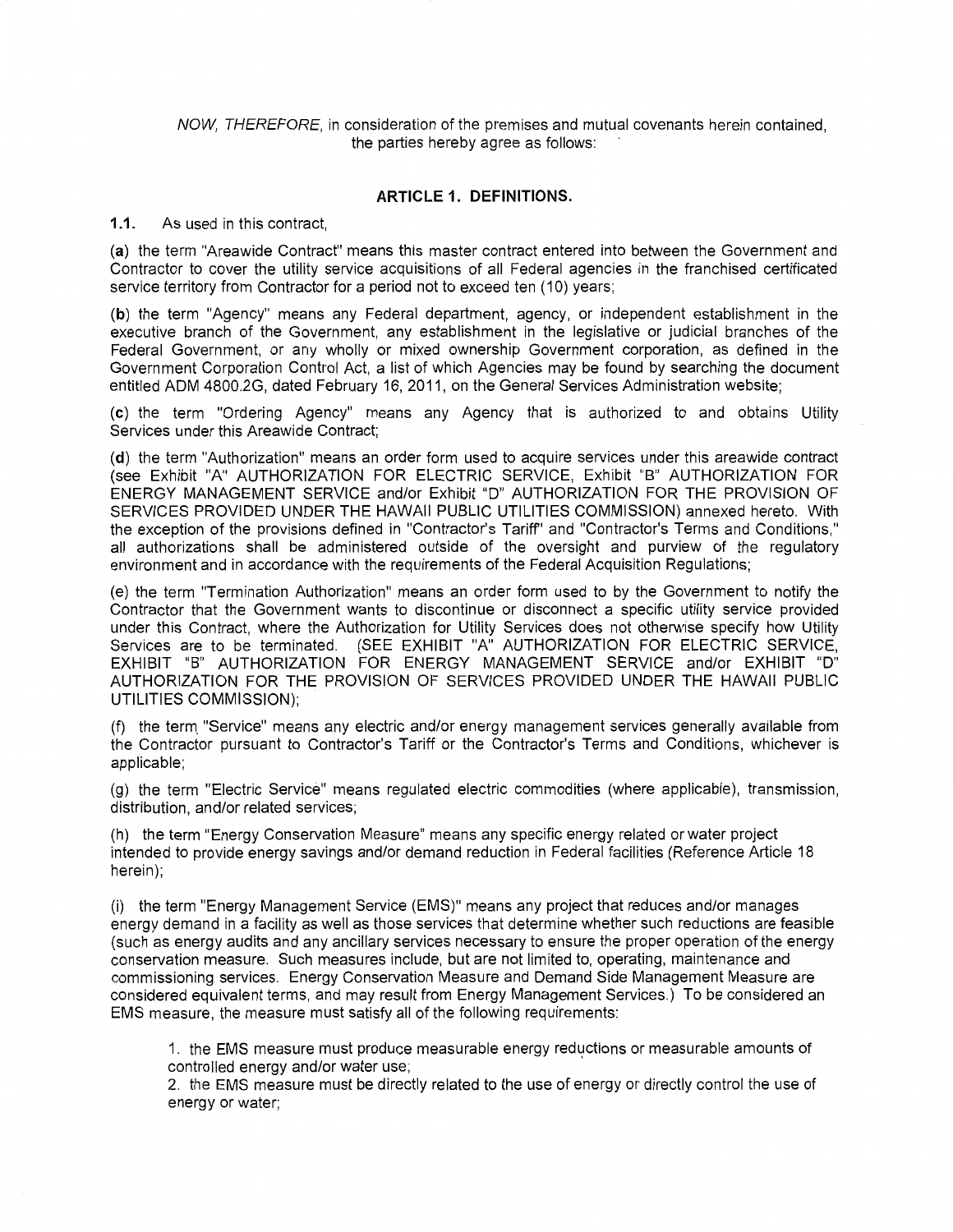3. the preponderance of work covered by the EMS measure (measured in dollars) must be for Items 1 and 2 above; and

4. the EMS measure must be an improvement to real property.

U) the term "Contractor's Tariff" means Commission Utility Service Tariffs, and includes rate schedules, covenants, riders, rules, regulations, and regulated terms and conditions of service as may be modified, amended or supplemented by the Contractor from time to time and approved by the Commission;

(k) the term "Contractor's Terms and Conditions" for this Agreement, means the generic terms, conditions, policies, procedures, payment terms established by the Contractor for those services that are provided pursuant to this Contract, and as such, may be modified, amended, or supplemented by the Contractor from time to time, that are under the Commission's jurisdiction, but are not required to be approved by the Commission before they take effect. the definition of "Terms and Conditions" shall not include price-related matters or contract terms developed for specific Authorizations;

(I) the term "Connection Charge" means a Contractor's charge for facilities on the Contractor's side of the delivery point which facilities (1) are required to make connections with the nearest point of supply and (2) are installed, owned, maintained, and operated by the Contractor in accordance with the Contractor's Tariff and the Commission's rules and regulations; and

(m) the term "Class of Service" or "Service Classification" means those categories of service established by the Contractor's Tariff as filed with the Commission;

(n) the term "Utility Service" means any electric service, Energy Conservation Measure, Energy Management Services and/or Services provided under the Hawaii Public Utilities Commission that are generally available from the Contractor pursuant to Contractor's Tariff or the Contractor's Terms and Conditions, whichever is applicable.

1.2. This Article is hereby expanded to include the additional definitions contained in FAR Clause 52.202 1, Definitions (JULY 2004), 48 C.F.R. 52.202-1, which are incorporated herein by reference.

#### **ARTICLE 2. SCOPE AND DURATION OF CONTRACT.**

2.1. This Areawide Contract shall be in effect on and after the date of execution and shall continue for a period of ten (10) years, except that the Government, pursuant to the clause contained in FAR 52.249-4 (48 C.F.R. 52.249-4), incorporated into this areawide contract under Article 14.1-69, or the Contractor, upon 60 days written notice to the Government, and without liability to the Government or any Ordering Agency, may terminate this areawide contract, in whole or in part, when it is in their respective interest to do so. Neither the stated duration of this areawide contract nor any other termination of it, in whole or in part, shall be construed to affect any obligation for any payment, charge, rate, or other matter that may be imposed pursuant to the Contractor's tariff, Contractor's Terms and Conditions or in any Authorization entered into pursuant to this Areawide Contract.

2.2. Authorizations may be executed under this Areawide Contract at any time during the term of the contract, up to and including the last effective date. The term of the Authorization shall be for a term of up to ten (10) years that is independent of the term of this Areawide Contract.

2.3. The provisions of this Areawide Contract shall not apply to the Contractor's service to any Agency until both the Ordering Agency and the Contractor execute a written Authorization for electric and/or energy management services. After both the Government and Contractor have signed the Authorization, the Contractor will furnish to the Ordering Agency, and the Ordering Agency will purchase from the Contractor, the specific utility services described in the Authorization for the installation(s) or facility(ies) that are named in the Authorization.

2.4. Nothing in this Areawide Contract shall be construed as precluding the Ordering Agency and the Contractor from entering into an Authorization for negotiated rates or service of a special nature, provided such negotiated rates or service are in accordance with the rules and regulations of the Commission, if applicable.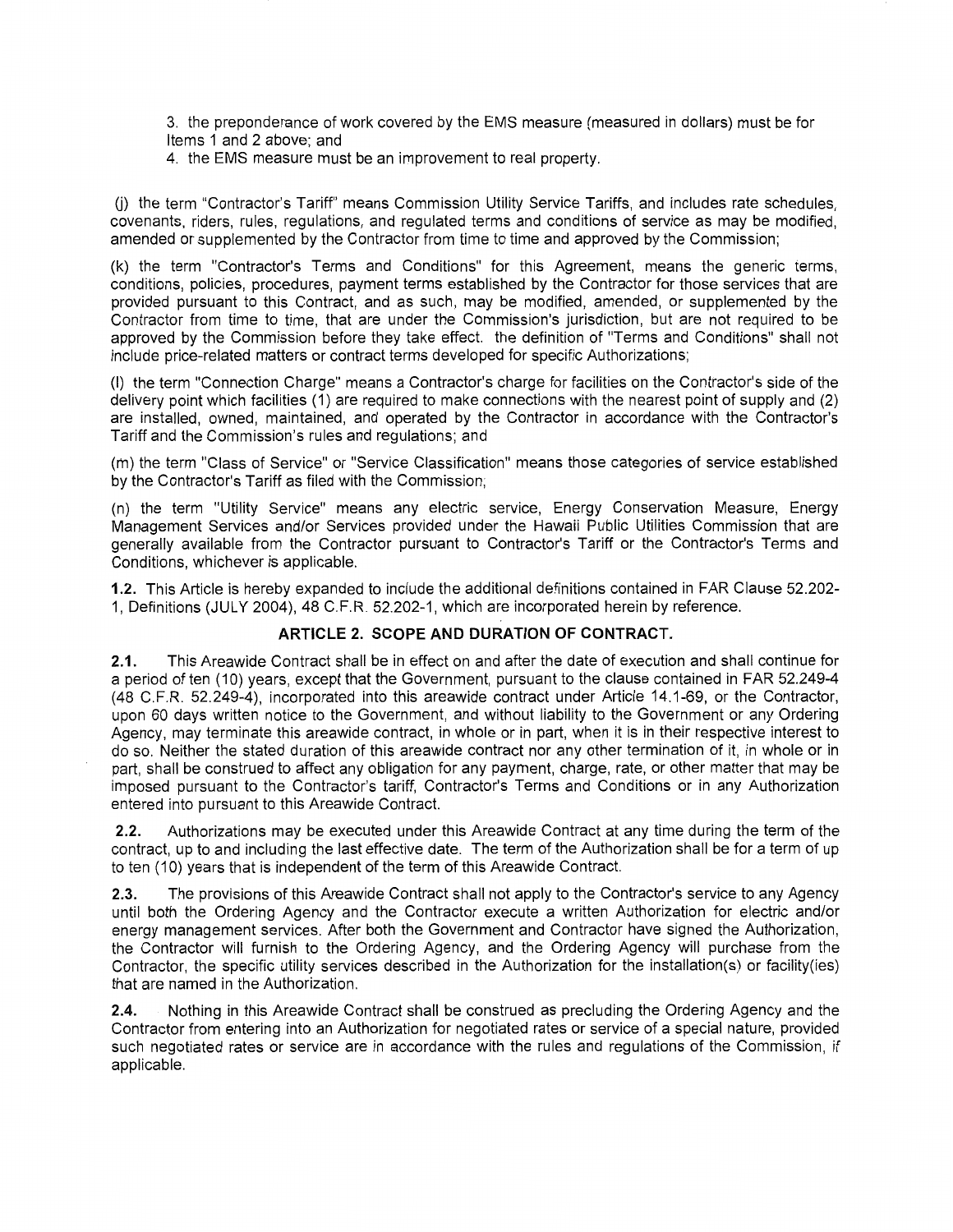2.5 If this Areawide Contract is terminated or not renewed, the terms and conditions of this Areawide Contract shall be applied to any authorization whose termination date extends beyond the termination of the Areawide Contract.

#### ARTICLE 3. EXISTING CONTRACTS.

3.1. The parties agree that an Agency currently acquiring service from the Contractor under a separate written contract may continue to do so until that contract expires or until such time as the Agency and the Contractor mutually agree to terminate that separate written contract and have such service provided pursuant to this Areawide Contract by executing an appropriate Authorization or Authorizations.

3.2. Existing special rates and services of a special nature currently provided under a separate written contract may be continued under the Authorizations described in Article 3.1 if requested by the Ordering Agency and agreed upon by the Contractor.

#### ARTICLE 4. AUTHORIZATION PROCEDURE AND SERVICE DISCONNECTION.

4.1. To obtain or change service under this Areawide Contract, the Ordering Agency shall complete the appropriate Authorization and forward it to the Contractor. Upon the request of the Ordering Agency, the Contractor shall endeavor to provide reasonable assistance to the Ordering Agency in selecting the service classification which may be most favorable to the Ordering Agency. Upon execution of an Authorization by both the Contractor and the Ordering Agency, the date of initiation or change in service shall be effective as of the date specified in the Authorization. In the event a date is not specified in the Authorization as the effective date, the date in which the Authorization was signed by the Ordering Agency shall be the effective date of the Authorization. An executed copy of the Authorization shall be transmitted by the Ordering Agency to GSA at the address provided in Article 16.1.

4.2. During the term of this Areawide Contract, effective Authorizations need not be amended, modified, or changed by an Ordering Agency to reflect changes in: accounting and appropriation data, the Contractor's Tariff, the Contractor's cost of purchased fuel, or the estimated annual cost of service. Such changes are considered internal to the party involved. Where changes are required in effective Authorizations because of a change in the service requirements of an Ordering Agency, an amended Authorization shall be mutually agreed upon and executed.

4.3. An Ordering Agency or the Contractor may discontinue service provided pursuant to this Areawide Contract to a particular Federal facility or installation by delivering a written Termination Authorization to the other. Such discontinuance of service by an Ordering Agency or the Contractor shall be in accordance with the terms of this Areawide Contract and the Contractor's Tariff, Contractor's Terms and Conditions, or as otherwise provided under a particular Authorization.

4.4. Prior to entering into an Authorization for goods and/or services generally available from other sources on a competitive basis, the Contracting Officer shall obtain a justification for utilizing other than full and open competition in accordance with the policies and procedures prescribed by Subpart 6.3 of the Federal Acquisition Regulations (48 C.F.R 6.301).

4.5. In the event the Areawide Contract is not renewed at the expiration of the contract term, any active Exhibit "B" authorization for energy management service shall be cancelled unless it is modified to incorporate the general terms and conditions of the current contract and the term extended to the required contract term specified in the Authorization.

4.6. The Contracting Officer of the Authorization shall review the clauses in Article 14 and include any relevant clauses in the Exhibit "A" AUTHORIZATION FOR ELECTRIC SERVICE, Exhibit "B" AUTHORIZATION FOR ENERGY MANAGEMENT SERVICE and/or Exhibit "D" AUTHORIZATION FOR THE PROVISION OF SERVICES PROVIDED UNDER THE HAWAII PUBLIC UTILITIES COMMISSION.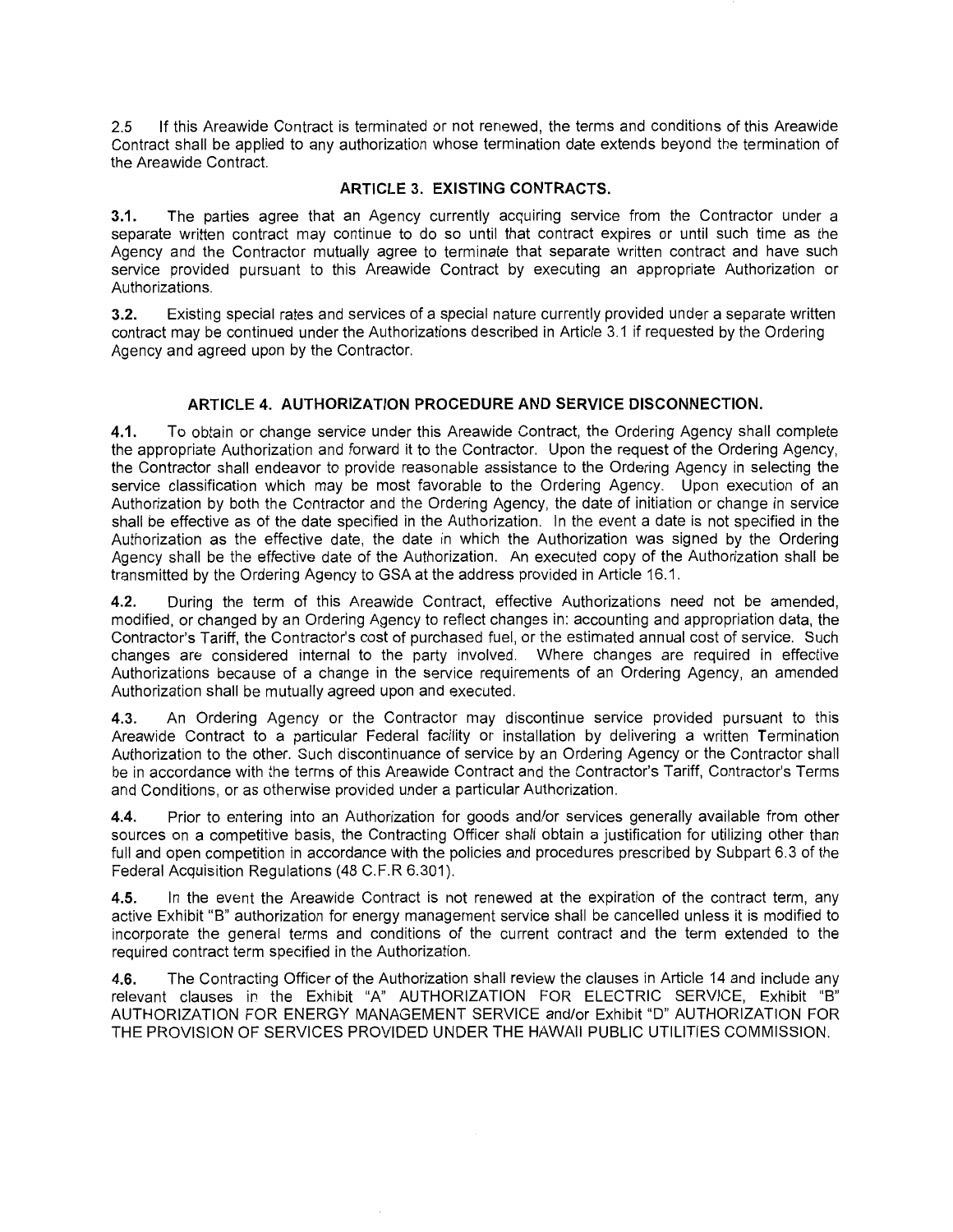#### **ARTICLES. RATES, CHARGES, AND PUBLIC REGULATION.**

**5.1.** Complete listings of all HECO, HELCO and MECO Tariffs are available to the Government and any Ordering Agency electronically at the Contractor's website accessible via www.heco.com , clicking the "Business Services" link, clicking the "Electric Rates" link in the Business Services menu and clicking the "HECO Rules", "HELCO Rules", or "MECO Rules" link in the Electric Rates menu.

**5.2.** Subject to the provisions of Article 2.3, all utility and/or energy management service purchases under this Areawide Contract, as well as any other actions taken under this Areawide Contract, shall be in accordance with, and subject to, the Contractor's Tariff, except to the extent that same are preempted by Federal law. Throughout the term of the Contract, the Government shall have full access to the Contractor's currently effective Tariffs. In the event the Contractor's Tariff becomes inaccessible via the internet or the Ordering Agency does not have access to the internet, the Contractor agrees to provide newly effective or amended Tariff in accordance with the Contractor's Tariff distribution practices, policies and procedures applicable to all customers.

5.3. If, during the term of this Areawide Contract, the Commission approves a change in rates for utility service obtained under an Authorization in effect hereunder, the Contractor agrees to continue to furnish, and the Ordering Agency agrees to continue to pay for, those utility services at the newly approved rates from and after the date such a rate change is made effective. As provided in Article 4.2, modification of any Authorization hereunder is not necessary to implement higher or lower rates.

**5.4.** The Contractor hereby represents and warrants to the Government that the utility service rates available to any Ordering Agency hereunder shall at all times not exceed those available to any other customer served under the same service classification for the same or comparable service, under like conditions of use. Nothing herein shall require the Contractor to apply a utility service rate that is inapplicable to the Ordering Agency.

**5.5.** Reasonable written notice via an Authorization shall be given by the Ordering Agency to the Contractor, at the address provided in Article 16.2, of any material changes proposed in the volume or characteristic of utility services required by the Ordering Agency.

5.6. To the extent required by the Contractor's Tariff or the Contractor's Terms and Conditions, and in accordance therewith, any necessary extension, alteration, relocation, or reinforcement of the Contractor's transmission and/or distribution lines, related special facilities, service arrangements, energy management services (including any rebates to which the Ordering Agency may be entitled), energy audit services, or other utility services required or requested by an Ordering Agency shall be provided and, as applicable, billed for, by the Contractor.

**5.7.** To the extent available from the Contractor, the Contractor shall provide and, as applicable, bill for technical assistance on or concerning an Ordering Agency's equipment (such as the inspection or repair of such equipment) as may be requested by such Ordering Agency. The charges for such technical assistance shall be calculated at the time the technical assistance is rendered in accordance with the Contractor's applicable billing schedule in effect at the time the technical assistance is rendered (except as otherwise mutually agreed upon by the Contractor and Ordering Agency in writing), and the assistance shall comply with Contractor's Tariff, if applicable.

**5.8.** The Authorization used to obtain and provide the matters, Utility Services, or technical assistance described in Articles 5.6 and 5.7 above shall contain information descriptive of the matters, services, or technical assistance required or requested, including the amount of (or method to determine) any payment to be made by the Ordering Agency to the Contractor for the provision of said matters, services, or technical assistance.

**5.9.** Any charges for matters or services referenced in Article 5.6 hereof which are not established by the Contractor's Tariff shall be subject to audit by the Ordering Agency. Payment for the matters and services referenced in Article 5.6 shall not be unreasonably withheld or denied. The Contractor further warrants and represents to the Government that charges for the matters or services referenced in Article 5.6. will not exceed the charges billed to other customers of the Contractor served under the same service classification for like matters or services provided under similar circumstances.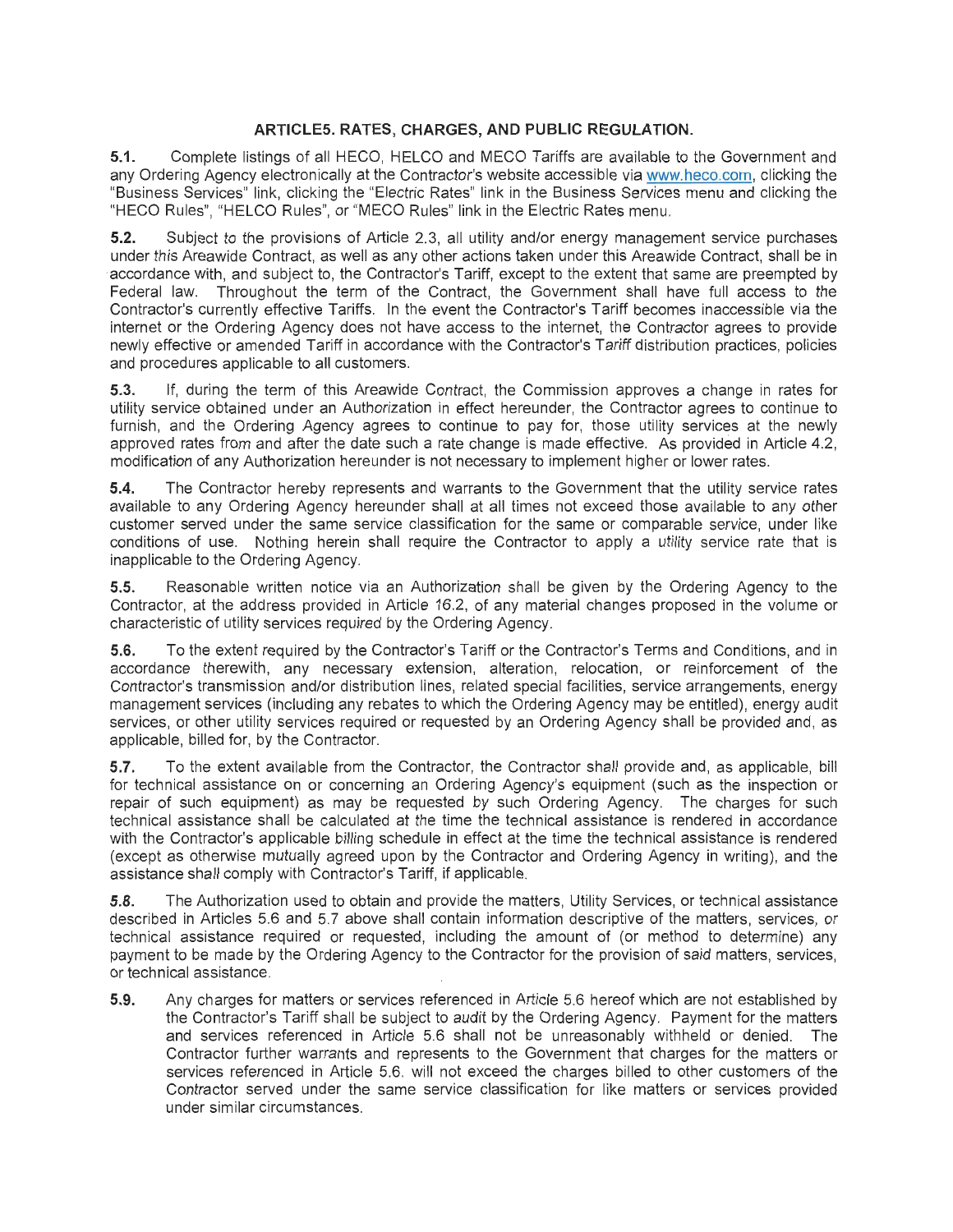#### **ARTICLE 6. BILLS AND BILLING DATA.**

**6.1.** The Utility Services supplied hereunder shall be billed to the Ordering Agency at the address specified in each Authorization. Bills shall be submitted in original only, unless otherwise specified in the Authorization. All bills shall contain such data as is required by the Commission to substantiate the billing, and such other reasonable and available data as may be requested by the Ordering Agency, provided that such other data are contained in bills provided to other customers of the Contractor served under the same service classification as the Ordering Agency.

#### **ARTICLE 7. PAYMENTS FOR SERVICES.**

7.1. With the exception of the payments described in Article 7.3 herein, payments hereunder shall not be paid in advance of services rendered. The Ordering Agency shall effect payment of all bills for Utility services rendered under this Contract in accordance with the terms of the Contractor's currently effective payment provisions of the Contractor's Tariff. Changes in the Contractor's Tariff provisions for the payment of bills shall supersede the provisions of this paragraph.

**7.2.** The Ordering Agency will make invoice payments for services not subject to the direct oversight or approval of the Commission in accordance with the provisions of the FAR Subpart 52.232-25 (Article 14.1-43). The interest rate for late payments made pursuant to this clause shall be computed in accordance with the Office of Management and Budget prompt payment regulations at 5 C.F.R. 1315.

**7.3.** All payments hereunder shall not normally be made in advance of services rendered in accordance with FAR Subpart 32.4 unless required by the Contractor's Tariff. The applicability of this provision is limited to connection charge and line extension payments specifically cited and provided for in the Contractor's Tariff.

7.4. Each payment made by Treasury check to the Contractor shall include the Contractor's billing stub(s), or a Government or Ordering Agency payment document that clearly and correctly lists all of the Contractor's account numbers to which the payment applies and the dollar amount applicable to each account. If payment is by Electronic Funds Transfer either through the Automated Clearing House (ACH) or the Federal Reserve Wire Transfer System, the provisions of FAR Subpart 52.232-37 shall apply (See Article 14) and the Ordering Agency must specify the method of payment and the designated payment office on the Authorization form.

#### **ARTICLE 8. CONTRACTOR-OWNED METERS.**

**8.1.** Metering equipment of standard manufacture suitable to measure all Utility Services supplied by the Contractor hereunder shall be furnished, installed, calibrated and maintained by the Contractor at its expense. In the event any meter fails to register or registers incorrectly, as determined by the regulations of the Commission, billing adjustments shall be made in accordance with such regulations.

**8.2.** The Contractor, so far as possible, shall read all meters monthly in accordance with the Contractor's Tariff and the Commission's regulations.

**8.3.** Meters shall be inspected upon installation at no direct charge to the Ordering Agency. Subsequent inspection, periodic testing, repair, and replacement of meters shall be done in such place and manner as provided by the Commission's regulations. Upon notice that a meter is failing to register correctly, the Contractor shall take immediate steps to effect replacement or repair. Ordering Agencies shall have the right to request a meter test in accordance with the procedures prescribed in the Commission's regulations. The tests and applicable meter accuracy standards are those set forth in the Commission's regulations. The expense of meter tests shall be borne by the party designated as responsible therefore in the Commission's regulations.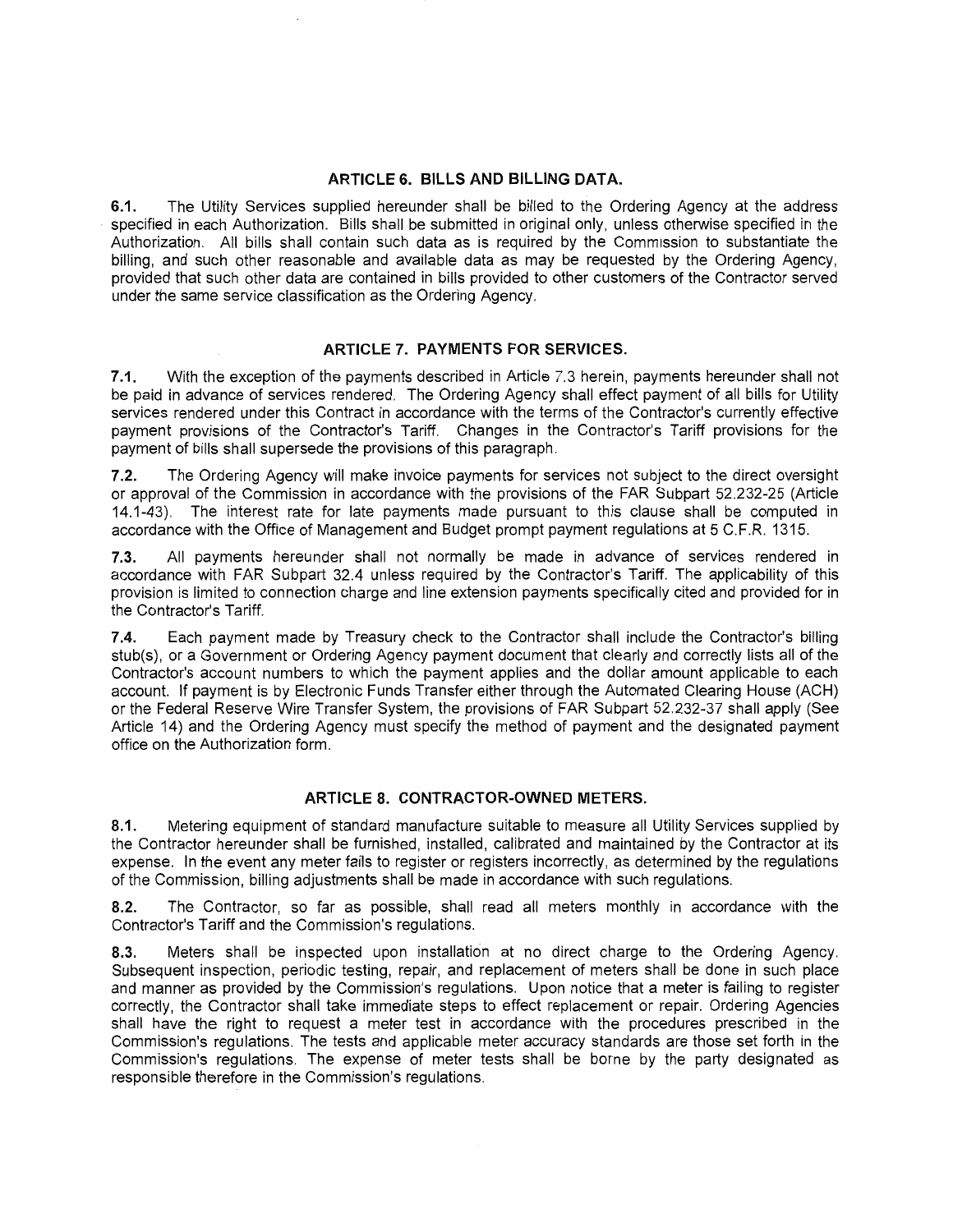8.4. For the purposes of this Article, references to meters shall apply only to Contractor-owned metering devices installed and maintained by the Contractor in accordance with Commission guidelines for Utility Service(s). References to meters under this Article shall not apply to meters that are to be installed by the Contractor at the request of an Ordering Agency, to be owned by the Government as a part of an Authorization for Energy Management Service or other service.

#### **ARTICLE 9. EQUIPMENT AND FACILITIES.**

**9.1.** Subject to the provisions of Article 5.6 hereof, the responsibility for owning, furnishing, installing, and maintaining all equipment and facilities (other than meters) required to supply service at the delivery point(s) specified in an Authorization shall be determined in accordance with the Contractor's regulated Tariff. The Ordering Agency shall provide, free of charge to the Contractor, mutually agreeable locations on its premises for the installation of meters and such other equipment furnished and owned by the Contractor and necessary to supply service hereunder. The Contractor shall, at all times during the life of this Areawide Contract, operate and maintain at its expense such equipment or facilities as for which it has responsibility in accordance with this Article 9.1, and shall assume all taxes and other charges in connection therewith. Notwithstanding anything to the contrary in FAR 52.241-5 (Contractor's Facilities (FEB 1995)), to the extent required by the Contractor's Tariffs and the Commission's rules and regulations, and in accordance thereof, such equipment and facilities as for which the Contractor has responsibility in accordance with this Article 9.1 shall be removed. The Agency's premises shall be restored by the Contractor at its expense within a reasonable time after discontinuance of service to the Ordering Agency.

**9.2.** All necessary rights-of-way, easements and such other rights necessary to permit the Contractor to perform under this contract shall be obtained and the expense for same borne in accordance with the Contractor's Tariff and the Commission's rules and regulations.

#### **ARTICLE 10. LIABILITY.**

**10.1.** If the Government and/or an Ordering Agency has limited or restricted the Contractor's right of access under Article 11 and thereby interfered with the Contractor's ability to supply service or to correct dangerous situations which are a threat to public safety, the Government shall indemnify and hold the Contractor harmless from any liability resulting from such restricted or limited access to the extent permitted by law and authorized by appropriations. This Article 10.1 shall not be construed to limit the Government's liability under applicable law.

**10.2.** The Contractor's liability to the Government and to any Ordering Agency for any failure to supply service, for any interruptions in service, and for any irregular or defective service shall be determined in accordance with the Contractor's Tariff.

**10.3.** Except as provided above, and in accordance with the Contractor's Tariff, the Government shall not be liable for damage or injury to any person or property, including death, occasioned solely by the Contractor, its employees' or agents' negligent installation and use, operation or intentional misuse of the Contractor's equipment or facilities.

**10.4.** In accordance with the Contractor's Tariff, neither the Contractor nor its employees or agents, shall be liable for damage or injury to any person or property, including death, occasioned solely by the negligent installation, use, operation or intentional misuse of Contractor's equipment or facilities by the Government, its employees or agents.

**10.5.** The Contractor shall not be liable for incidents arising out of or in any way connected with the violation or compliance with any local, state, or federal environmental law or regulation resulting from preexisting conditions at a Government job site, release or spill of any pre-existing hazardous materials or waste, or out of the management and disposal of any pre-existing contaminated soils or ground water which was removed from the ground as a result of work performed by the Contractor, unless it can be determined that there was negligence on the part of the Contractor's employees which resulted in willful failure to notify and react to an obvious pre-existing condition.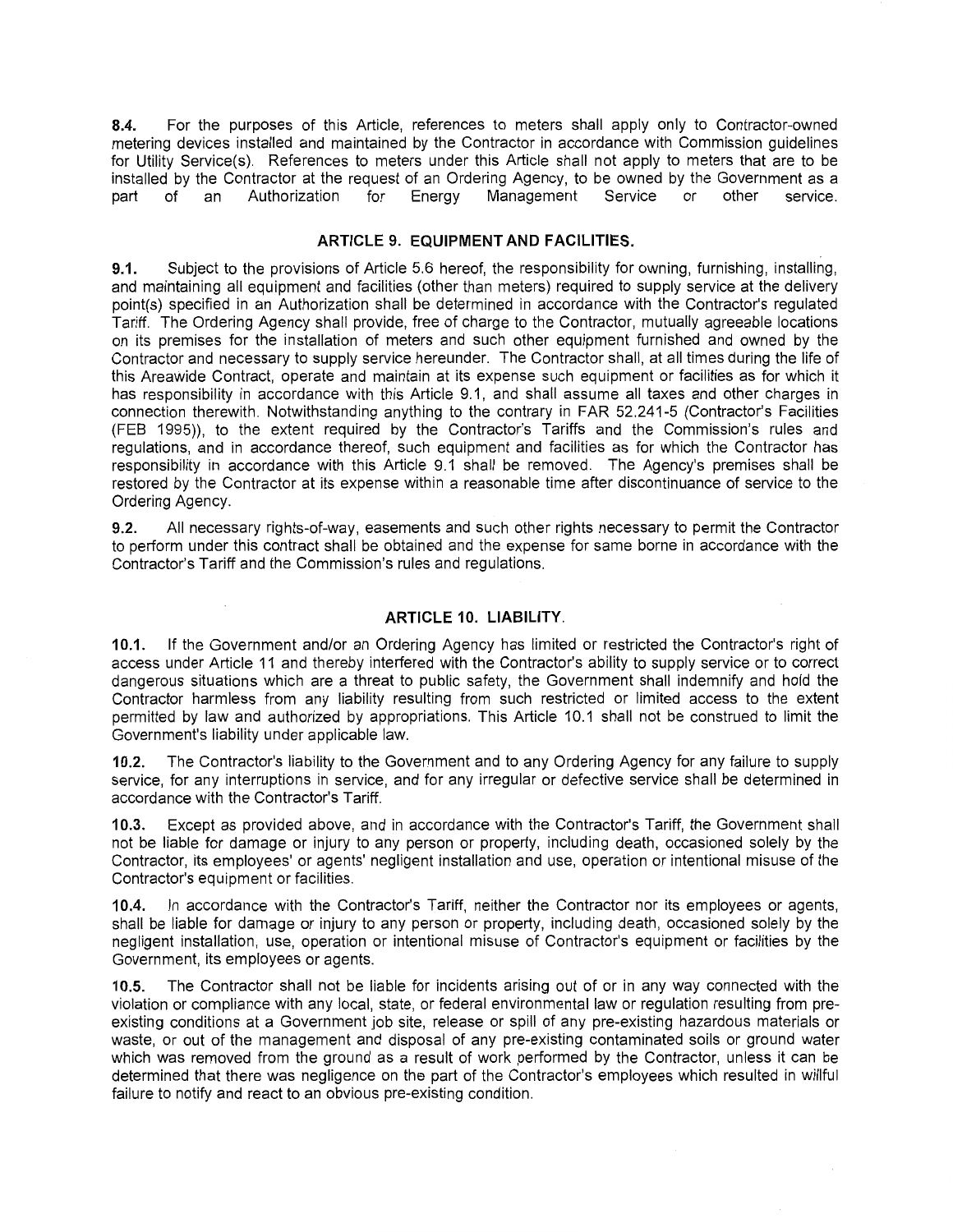**10.6.** The Government agrees to accept full responsibility for and bear all costs associated with preexisting environmental liability. Responsibility for testing, abatement, remediation, and/or disposal of hazardous material, including, but not limited to, contaminated soil, contaminated groundwater and contaminated surface water and storm water resulting from contact with pre-existing hazardous materials, lead paint, asbestos, polychlorinated biphenyls, fuel oil, or underground fuel oil tanks, shall remain with the Government. Where there is reason to suspect that hazardous material is present at the work site, or where hazardous material is encountered during the course of work being performed, the Contractor shall stop work; notify the Contracting Officer and Activity personnel, and request that the Government test the work site for such hazardous material and appropriately abate and dispose of such hazardous material. Once the work site has been cleared of all hazardous material, the Contractor shall resume work in that area.

#### **ARTICLE 11. ACCESS TO PREMISES.**

**11.1.** The Contractor shall have access to the premises served at all reasonable times during the term of this Areawide Contract and at its expiration or termination for the purpose of reading meters, making installations, repairs, or removals of the Contractor's equipment, or for any other proper purposes hereunder; provided, however, that proper military or other governmental authority may limit or restrict such right of access in any manner considered by such authority to be necessary or advisable.

#### **ARTICLE 12. PARTIES OF INTEREST.**

**12.1.** This Areawide Contract shall be binding upon and inure to the benefit of the successors, legal representatives, and assignees of the respective parties hereto.

**12.2.** When the Contractor becomes aware that a change in ownership of the Contractor ("change in ownership" for purposes of this Areawide Contract being defined as a sale of more than fifty percent of the outstanding voting stock of the Contractor) or a change in the name of the Contractor has occurred, the Contractor shall notify the Government at the address provided in Article 16.1 within thirty (30) days after the effective date of any such ownership or name change.

#### **ARTICLE 13. REPRESENTATIONS AND CERTIFICATIONS.**

**13.1.** This Areawide Contract incorporates by reference the representations and certifications made by the Contractor, which shall be filed annually electronically at www.sam.gov.

**13.2.** The offeror represents that the following persons are authorized to negotiate and execute on its behalf with the U.S. Government in connection with this contract: (List names, titles, and telephone numbers of the authorized negotiators):

HECO: 1. Melissa Dela Cruz, Director, Purchasing Division, (808) 543-7320

2. Daniel Sakamoto, Director, Key Account Management, (808) 543-4646

HELCO: Antonio Prietto, Commercial Accounts Manager, (808) 327-0646

MECO: Conrad Copeland, Supervisor, Commercial Services, (808) 872-3268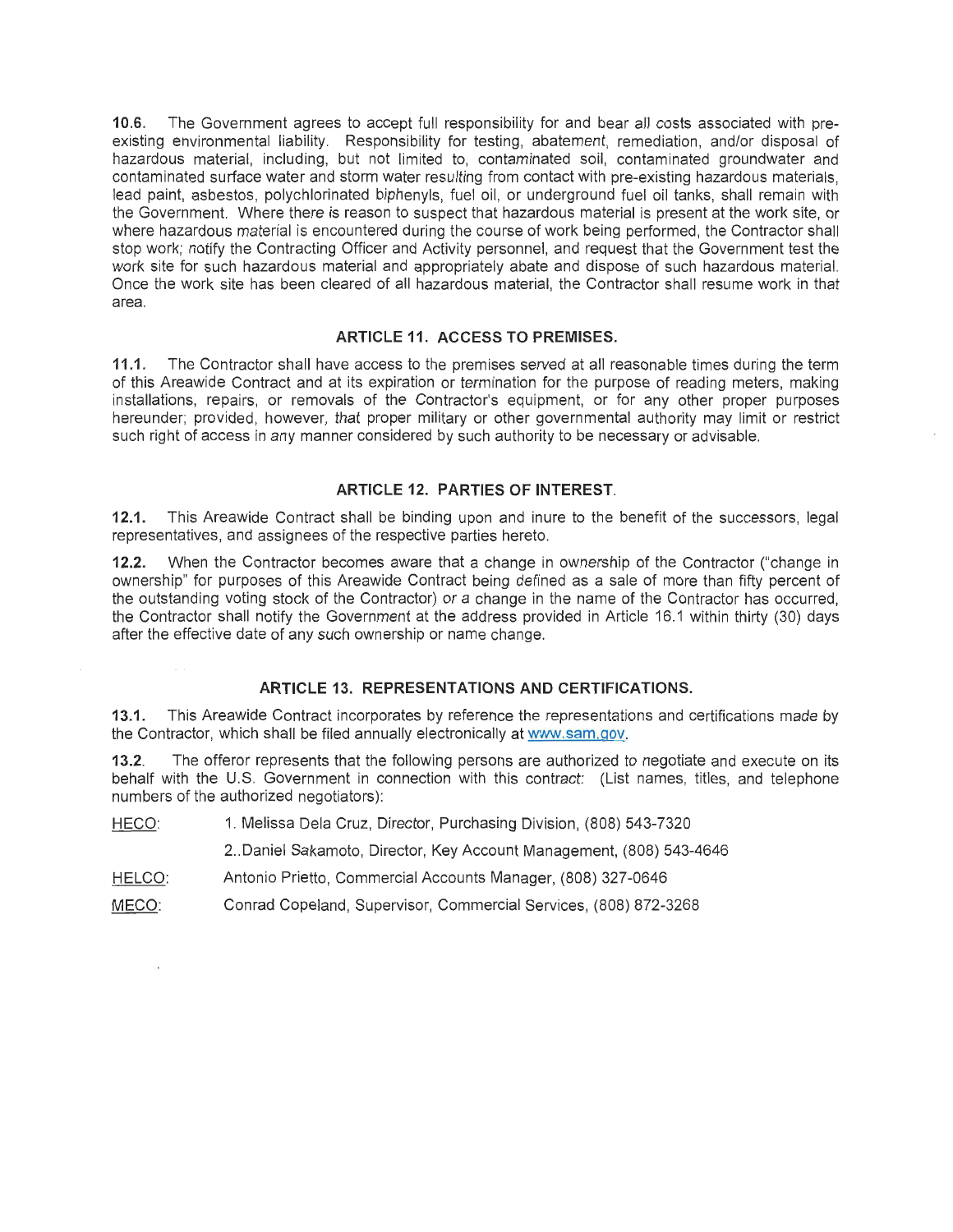#### **ARTICLE** 14. **SUPPLEMENTAL CLAUSES.**

**14.1.** Clauses and Provisions Incorporated by Reference.

This contract incorporates one or more provisions and contract clauses by reference, with the same force and effect as if they were given in full text. Upon request, the Contracting Officer will make their full text available. The offeror is cautioned that the listed provisions and clauses may include blocks that must be completed by the contractor and/or submitted with its documentation. In lieu of submitting the full text of those provisions and clauses, the contractor may identify the provision and/or clause by paragraph identifier and provide the appropriate information with it's documentation. Also, the full text of the provisions and clauses may be accessed electronically at this/these address(es):

http://www.acquisition.gov \_ http//:www.acqnet.gov

#### **FAR REF Federal Acquisition Regulation**

| 1.             | 52.203-3  | <b>GRATUITIES (APR 1984)</b>                                                     |
|----------------|-----------|----------------------------------------------------------------------------------|
| 2.             | 52.203-5  | COVENANT AGAINST CONTINGENT FEES (APR 1984)                                      |
| 3.             | 52.203-6  | RESTRICTIONS ON SUBCONTRACTOR SALES TO THE GOVERNMENT (SEPT 2006)                |
| 4.             | 52.203-7  | ANTI-KICKBACK PROCEDURES (JUL 1995)                                              |
| 5.             | 52.203-8  | CANCELLATION, RESCISSION, AND RECOVERY OF FUNDS FOR ILLEGAL OR IMPROPER          |
|                |           | ACTIVITY (JAN 1997)                                                              |
| 6.             | 52.203-10 | PRICE OR FEE ADJUSTMENT FOR ILLEGAL OR IMPROPER ACTIVITY (JAN 1997)              |
| 7 <sub>1</sub> | 52.203-11 | CERTIFICATION AND DISCLOSURE REGARDING PAYMENTS TO INFLUENCE CERTAIN             |
|                |           | FEDERAL TRANSACTIONS (SEPT 2007)                                                 |
| 8              | 52.203-12 | LIMITATION ON PAYMENTS TO INFLUENCE CERTAIN FEDERAL TRANSACTIONS                 |
|                |           | (OCT 2010)                                                                       |
| 9.             | 52.204-4  | PRINTED OR COPIED DOUBLE-SIDED ON RECYCLED PAPER (AUG 2000)                      |
| 10.            | 52.204-5  | WOMEN-OWNED BUSINESS (OTHER THAN SMALL BUSINESS) (MAY 1999)                      |
| 11.            | 52.204-9  | PERSONAL IDENTITY VERIFICATION OF CONTRACTOR PERSONNEL (JAN 2011) <sup>1,2</sup> |
| 12.            | 52.204-7  | CENTRAL CONTRACTOR REGISTRATION (APR 2008)                                       |
| 13.            | 52.209-6  | PROTECTING THE GOVERNMENT'S INTEREST WHEN SUBCONTRACTING WITH CONTRACTORS        |
|                |           | DEBARRED, SUSPENDED, OR PROPOSED FOR DEBARMENT (SEPT 2010)                       |
| 14.            | 52.215-2  | AUDIT AND RECORDS-NEGOTIATION (OCT 2010) <sup>1</sup>                            |
| 15.            | 52.215-10 | PRICE REDUCTION FOR DEFECTIVE COST OR PRICING DATA (OCT 2010) <sup>1</sup>       |
| 16.            | 52.215-12 | SUBCONTRACTOR COST OR PRICING DATA (OCT 2010) <sup>1</sup>                       |
| 17             | 52.215-14 | INTEGRITY OF UNIT PRICES (OCT 2010) <sup>1</sup>                                 |
| 18.            | 52.215-20 | REQUIREMENTS FOR COST OR PRICING DATA OR INFORMATION OTHER THAN COST OR          |
|                |           | PRICING DATA (OCT 2010) <sup>1</sup>                                             |
| 19.            | 52.219-8  | UTILIZATION OF SMALL BUSINESS CONCERNS (JAN 2011)                                |
| 20.            | 52.219-9  | SMALL BUSINESS SUBCONTRACTING PLAN (JAN 2011)                                    |
| 21.            | 52.219-16 | LIQUIDATED DAMAGES-SUBCONTRACTING PLAN (JAN 1999)                                |
| 22.            | 52.222-3  | CONVICT LABOR (JUNE 2003)                                                        |
| 23.            | 52.222-21 | PROHIBITION OF SEGREGATED FACILITIES (FEB 1999)                                  |
| 24.            | 52.222-26 | EQUAL OPPORTUNITY (MAR 2007)                                                     |
| 25.            | 52.222-35 | EQUAL OPPORTUNITY FOR SPECIAL DISABLED VETERANS, VETERANS OF THE                 |
|                |           | VIETNAM ERA, AND OTHER ELIGIBLE VETERANS (SEPT 2010)                             |
| 26.            | 52.222-36 | AFFIRMATIVE ACTION FOR WORKERS WITH DISABILITIES (OCT 2010)                      |
| 27.            | 52.222-37 | EMPLOYMENT REPORTS ON SPECIAL DISABLED VETERANS, VETERANS OF THE                 |
|                |           | VIETNAM ERA, AND OTHER ELIGIBLE VETERANS (SEPT 2010)                             |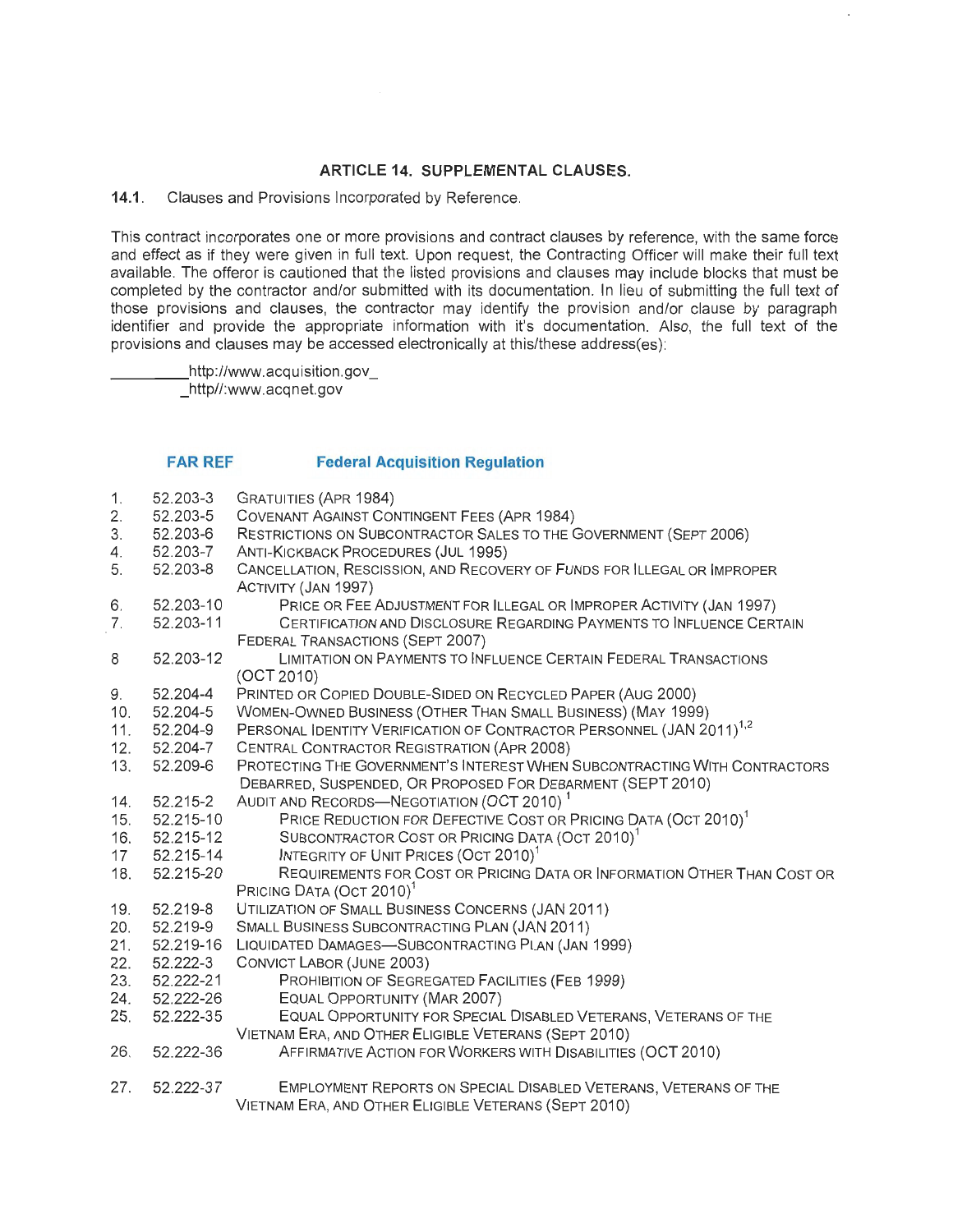| 28. | 52.222-38 | COMPLIANCE WITH VETERANS' EMPLOYMENT REPORTING REQUIREMENTS                                                 |
|-----|-----------|-------------------------------------------------------------------------------------------------------------|
|     |           | (SEPT 2010)                                                                                                 |
| 29. | 52.222-50 | COMBATING TRAFFICKING IN PERSONS (FEB 2009)                                                                 |
| 30. | 52.222-54 | <b>EMPLOYMENT ELIGIBILITY VERIFICATION (JAN 2009)</b>                                                       |
| 31. | 52.223-4  | RECOVERED MATERIAL CERTIFICATION (MAY 2008) <sup>1</sup>                                                    |
| 32. | 52.223-5  | POLLUTION PREVENTION AND RIGHT-TO-KNOW INFORMATION (AUG 2003)                                               |
| 33. | 52.223-6  | DRUG-FREE WORKPLACE (MAY 2001)                                                                              |
| 34. | 52.223-9  | ESTIMATE OF PERCENTAGE OF RECOVERED MATERIAL CONTENT FOR EPA-<br>DESIGNATED ITEMS (MAY 2008) <sup>1,3</sup> |
| 35. | 52.223-15 | ENERGY EFFICIENCY IN ENERGY-CONSUMING PRODUCTS (DEC 2007) <sup>1</sup>                                      |
| 36. | 52.223-17 | AFFIRMATIVE PROCUREMENT OF EPA-DESIGNATED ITEMS IN SERVICE AND                                              |
|     |           | CONSTRUCTION CONTRACTS (MAY 2008) <sup>1</sup>                                                              |
| 37. | 52.225-13 | RESTRICTIONS ON CERTAIN FOREIGN PURCHASES (JUNE 2008)                                                       |
| 38. | 52.232-11 |                                                                                                             |
| 39. | 52.232-17 | EXTRAS (APR 1984)                                                                                           |
|     |           | INTEREST (OCT 2010)                                                                                         |
| 40. | 52.232-18 | <b>AVAILABILITY OF FUNDS (APR 1984)</b>                                                                     |
| 41. |           | 52.232.19 AVAILABILITY OF FUNDS FOR THE NEXT FISCAL YEAR (APR 1984) <sup>4</sup>                            |
| 42. | 52.232-23 | ASSIGNMENT OF CLAIMS (JAN 1986)                                                                             |
| 43. | 52.232-25 | PROMPT PAYMENT (OCT 2008) <sup>1</sup>                                                                      |
| 44. | 52.232-33 | PAYMENT BY ELECTRONIC FUNDS TRANSFER-CENTRAL CONTRACTOR                                                     |
|     |           | REGISTRATION (OCT 2003)                                                                                     |
| 45. | 52.232-35 | DESIGNATION OF OFFICE FOR GOVERNMENT RECEIPT OF ELECTRONIC FUNDS                                            |
|     |           | TRANSFER INFORMATION (MAY 1999) <sup>1,2</sup>                                                              |
| 46. | 52.232-36 | PAYMENT BY THIRD PARTY (FEB 2010) <sup>2</sup>                                                              |
| 47. | 52.232-37 | MULTIPLE PAYMENT ARRANGEMENTS (MAY 1999)                                                                    |
| 48. | 52.233-1  | DISPUTES (JULY 2002)                                                                                        |
| 49. | 52.233-4  | APPLICABLE LAW FOR BREACH OF CONTRACT CLAIM (OCT 2004)                                                      |
| 50. | 52.236-9  | PROTECTION OF EXISTING VEGETATION, STRUCTURES, EQUIPMENT, UTILITIES, AND                                    |
|     |           | IMPROVEMENTS (APR 1984)                                                                                     |
| 51. | 52.237-2  | PROTECTION OF GOVERNMENT BUILDINGS, EQUIPMENT, AND VEGETATION                                               |
|     |           | (APR 1984)                                                                                                  |
| 52. | 52.241-2  | ORDER OF PRECEDENCE-UTILITIES (FEB 1995)                                                                    |
| 53. | 52.241-3  | SCOPE AND DURATION OF CONTRACT (FEB 1995) <sup>4</sup>                                                      |
| 54. | 52.241-4  | CHANGE IN CLASS OF SERVICE (FEB 1995)                                                                       |
| 55. | 52.241-5  | <b>CONTRACTOR'S FACILITIES (FEB 1995)</b>                                                                   |
| 56. | 52.241-6  | SERVICE PROVISIONS (FEB 1995) <sup>4</sup>                                                                  |
| 57. | 52.241-7  | CHANGE IN RATES OR TERMS AND CONDITIONS OF SERVICE FOR REGULATED                                            |
|     |           | SERVICES (FEB 1995)                                                                                         |
| 58. | 52.241-8  | CHANGE IN RATES OR TERMS AND CONDITIONS OF SERVICE FOR UNREGULATED                                          |
|     |           | <b>SERVICES (FEB 1995)</b> <sup>1,3</sup>                                                                   |
| 59. | 52.241-9  | CONNECTION CHARGE (FEB 1995) <sup>2,3</sup>                                                                 |
| 60. | 52.241-9  | CONNECTION CHARGE (ALT I) (FEB 1995) <sup>2,3</sup>                                                         |
| 61. | 52.241-10 | TERMINATION LIABILITY (FEB 1995) <sup>2,3</sup>                                                             |
| 62. | 52.241-12 | NONREFUNDABLE, NONRECURRING SERVICE CHARGE (FEB 1995) <sup>2,3</sup>                                        |
| 63. | 52.242-13 | BANKRUPTCY (JULY 1995)                                                                                      |
| 64. | 52.243-1  | CHANGES-FIXED PRICE (AUG 1987)                                                                              |
| 65. | 52.244-5  | COMPETITION IN SUBCONTRACTING (DEC 1996) <sup>1</sup>                                                       |
| 66. | 52.244-6  | SUBCONTRACTS FOR COMMERCIAL ITEMS (DEC 2010)                                                                |
| 67. | 52.246-25 | LIMITATION OF LIABILITY-SERVICES (FEB 1997)                                                                 |
| 68. | 52.248-1  | VALUE ENGINEERING (ALT I) (OCT 2010) <sup>1</sup>                                                           |
| 69. | 52.249-4  | TERMINATION FOR CONVENIENCE OF THE GOVERNMENT (SERVICES) (SHORT FORM)                                       |
|     |           | (APR 1984)                                                                                                  |
| 70. | 52.249-8  | DEFAULT (FIXED-PRICE SUPPLY AND SERVICE) (APR 1984) <sup>1</sup>                                            |
| 71. |           | 552.241-70 AVAILABILITY OF FUNDS FOR THE NEXT FISCAL YEAR OR QUARTER (SEPT 2010)                            |
| 72. |           | 552.241-71 DISPUTES (UTILITY CONTRACTS) (AUG 2010)                                                          |

 $\sim$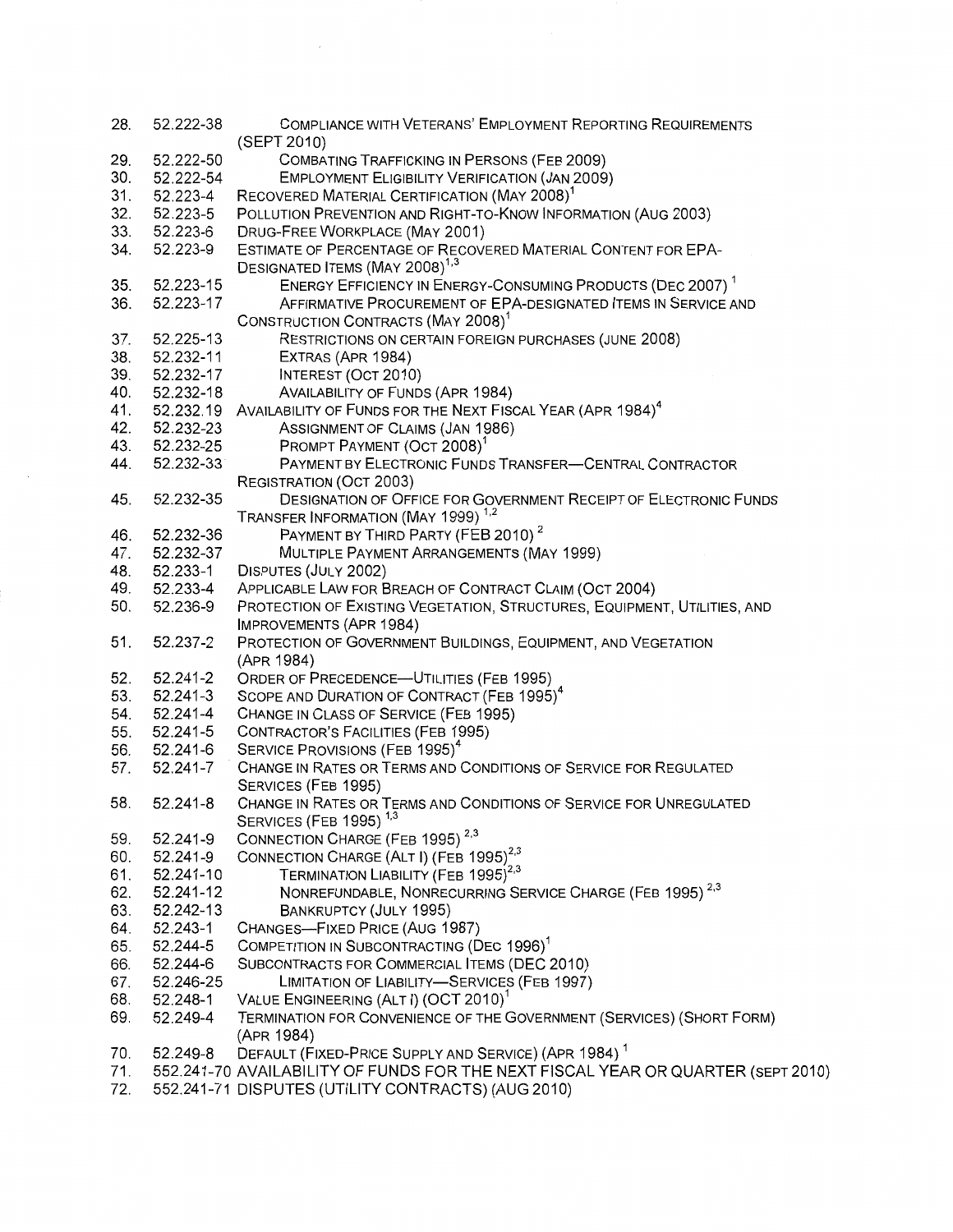$^{\rm 1}$  INDICATES THAT THE CLAUSE APPLIES TO THE ENERGY MANAGEMENT AUTHORIZATION AND ONLY TO THE EXTENT THAT THE CONTRACTING OFFICER OF THE DELIVERY ORDER DETERMINES THAT THE CLAUSE IS NECESSARY FOR EFFICIENT CONTRACT ADMINISTRATION.<br><sup>2</sup> INDICATES THAT THE CLAUSE APPLIES TO THE ELECTRIC AND/OR NATURAL GAS SERVICE AUTHORIZATION

AND ONLY TO THE EXTENT THAT THE CONTRACTING OFFICER OF THE DELIVERY ORDER DETERMINES THAT THE CLAUSE IS NECESSARY FOR EFFICIENT CONTRACT ADMINISTRATION.<br><sup>3</sup> THE REFERENCED CLAUSE SHOULD BE INCLUDED IN FULL TEXT IN THE AUTHORIZATION FOR ELECTRIC

AND/OR NATURAL GAS SERVICE.

 $^4$  INDICATES THAT THE CLAUSE HAS BEEN INCLUDED WITHIN THE TEXT OF THE AREAWIDE CONTRACT ON A "SUBSTANTIALLY THE SAME" BASIS AS REQUIRED BY SUBPART 41.501(A) OF THE FEDERAL ACQUISITION **REGULATIONS** 

#### **14.2.** Repeal of Clauses During Term of Contract.

If, during the term of this Areawide Contract, any of the clauses contained in this Article are repealed, revoked, or dissolved by the Government, then such clauses shall no longer be part of this contract as of the date of such repeal, revocation, or dissolution. The elimination of these clauses by reason of such repeal, revocation, or dissolution shall not affect the continuing validity and effectiveness of the remainder of the Areawide Contract or other clauses referenced in this Article.

14.3. Clauses Incorporated in Full Text.

#### 1. 52.216-1 Type of Contract (APR 1984)

As prescribed in 16.105, complete and insert the following provision:

#### TYPE OF CONTRACT (APR 1984)

The Government contemplates award of a fixed price/requirements contract resulting from this solicitation.

#### (End of provision)

2. 52.241-7 Change in Rates or Terms and Conditions of Service for Regulated Services (FEB 1995)

As prescribed in  $41.501(d)(1)$ , insert a clause substantially the same as the following:

CHANGE IN RATES OR TERMS AND CONDITIONS OF SERVICE FOR REGULATED SERVICES (FEB 1995)

(a) This clause applies to the extent services furnished under this contract are subject to regulation by a regulatory body. The Contractor agrees to give 30 days written notice of (1) the filing of an application for change in rates or terms and conditions of service concurrently with the filing of the application and (2) any changes pending with the regulatory body as of the date of contract award. Such notice shall fully describe the proposed change. If, during the term of this contract, the regulatory body having jurisdiction approves any changes, the Contractor shall forward to the Contracting Officer a copy of such changes within 15 days after the effective date thereof. The Contractor agrees to continue furnishing service under this contract in accordance with the amended tariff, and the Government agrees to pay for such service at the higher or lower rates as of the date when such rates are made effective.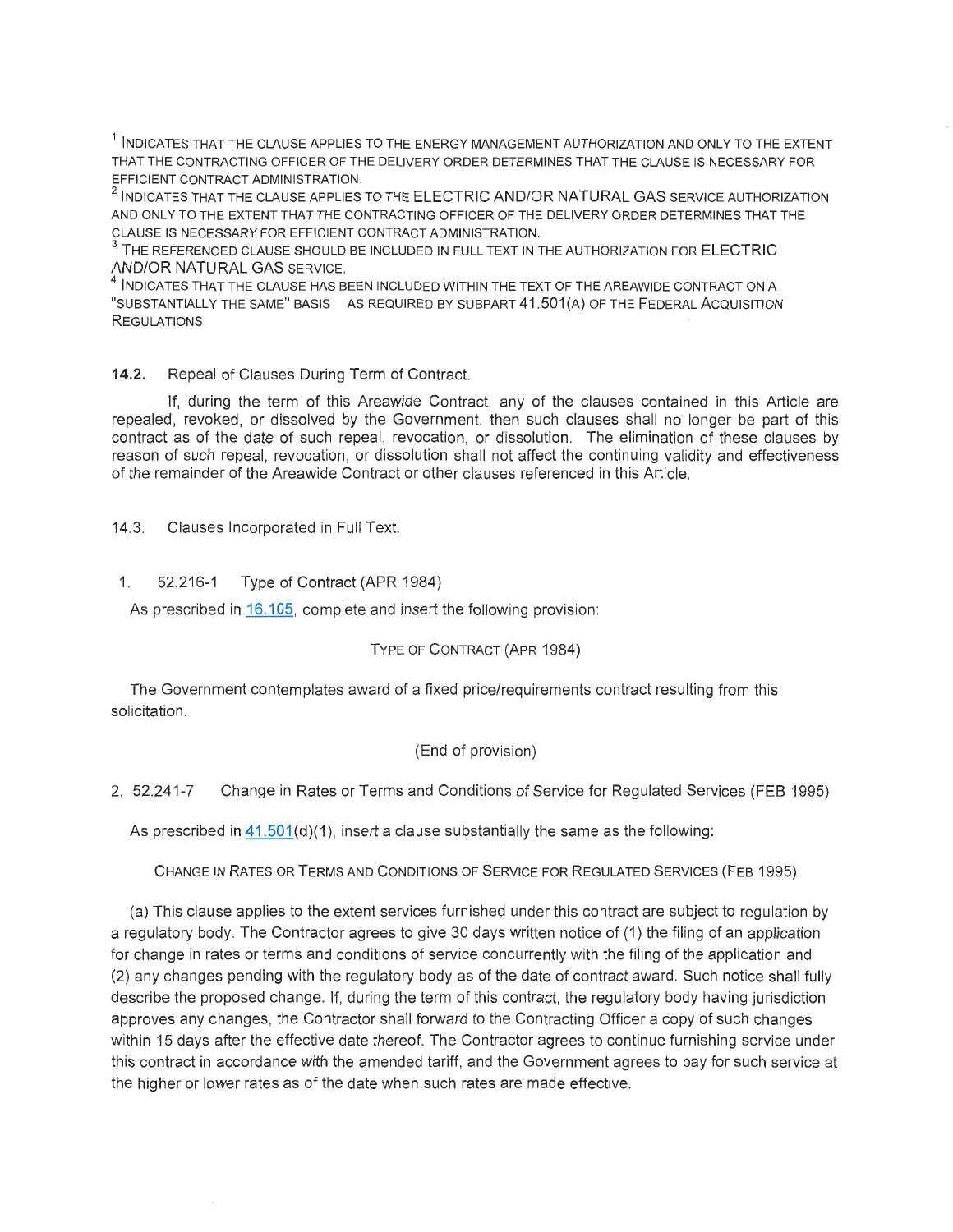(b) The Contractor agrees that throughout the life of this contract the applicable published and unpublished rate schedule(s) shall not be in excess of the lowest cost published and unpublished rate schedule(s) available to any other customers of the same class under similar conditions of use and service.

(c) In the event that the regulatory body promulgates any regulation concerning matters other than rates which affects this contract, the Contractor shall immediately provide a copy to the Contracting Officer. The Government shall not be bound to accept any new regulation inconsistent with Federal laws or regulations.

(d) Any changes to rates or terms and conditions of service shall be made a part of this contract by the issuance of a contract modification unless otherwise specified in the contract. The effective date of the change shall be the effective date by the regulatory body. Any factors not governed by the regulatory body will have an effective date as agreed to by the parties.

#### (End of clause)

NOTE: Insert language prescribed in  $41.501(d)(1)$ .

3. 52.252-1 Solicitation Provisions Incorporated by Reference (FEB 1998) As prescribed in  $52.107(a)$ , insert the following provision:

#### SOLICITATION PROVISIONS INCORPORATED BY REFERENCE (FEB 1998)

4. The requirements of the Disputes clause at Federal Acquisition Regulation (FAR) 52.233-1 are supplemented to provide that matters involving the interpretation of tariffed retail rates, tariff rate schedules, and tariffed terms provided under this contract are subject to the jurisdiction and regulation of the utility rate commission having jurisdiction.

(End of Clause)

**14.3.** State Taxes.

The contract price excludes all State and local taxes levied on or measured by the contract or sales price of the services or completed supplies furnished under this contract. The Government agrees either to pay the amount of the state or local taxes to the Contractor or provide evidence necessary to sustain an exemption from such taxes.

#### **ARTICLE 15. SMALL BUSINESS SUBCONTRACTING PLAN**

**15.1.** Attached hereto and made a part hereof by reference is a SUBCONTRACTING PLAN FOR SMALL BUSINESS CONCERNS, SMALL BUSINESS CONCERNS OWNED AND CONTROLLED BY SOCIALLY & ECONOMICALLY DISADVANTAGED INDIVIDUALS, HUB ZONE BUSINESS CONCERNS, WOMAN OWNED SMALL BUSINESS CONCERNS, VETERAN-OWNED SMALL BUSINESSES CONCERNS AND DISABLED VETERAN-OWNED BUSINESSES negotiated between the Contractor and the Government, which is applicable on a company wide basis pursuant to the requirements of 15 U.S.C. 637(d). The Contractor expressly understands that this subcontracting plan is an annual plan and hereby agrees to submit a new subcontracting plan by November 30<sup>th</sup> of each year during the life of this Contract.

**15.2.** Information and announcements concerning current developments in the GSA Small Business Subcontracting Program are available on the GSA Energy Division web site accessible via http://www.gsa.gov/energy.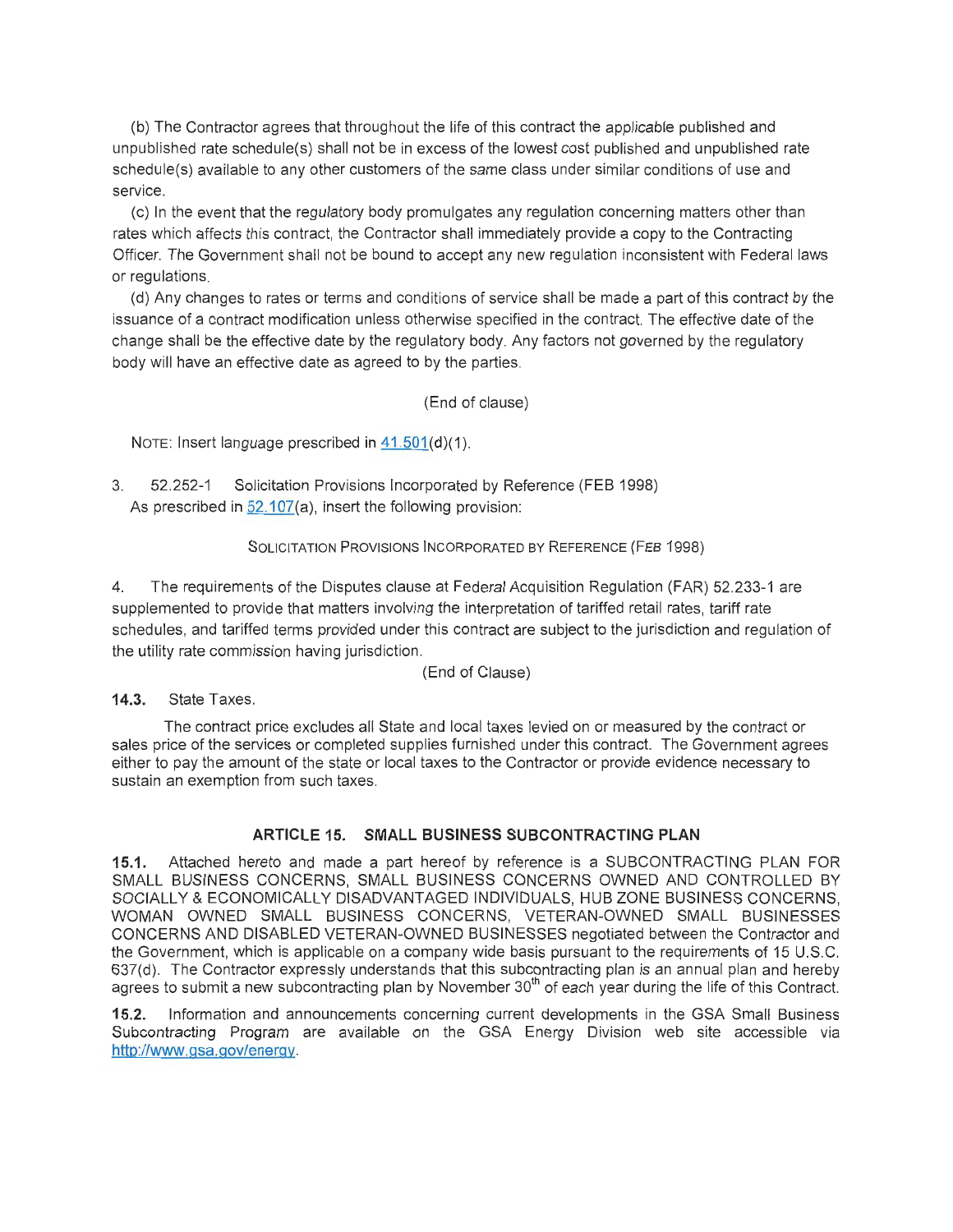#### **ARTICLE 16. NOTICES**

**16.1.** Unless specifically provided otherwise, all notices required to be provided to the Government under this Areawide Contract shall be mailed to: U. S. General Services Administration, PBS, Office of Facilities Management and Services Program; Director, Energy Division, 1800 F Street, NW Room 1443, Washington, DC 20405 or via email at energycenter@gsa.gov.

**16.2.** All inquiries and notices to the Contractor regarding this Areawide Contract shall be mailed to: Melissa D. Dela Cruz, Director Purchasing Division, Hawaiian Electric Company, lnc.,P.O. Box 2750, Honolulu, Hawaii 96840, telephone number: 808-543-7320, or to such other person as the Contractor may hereafter designate in writing.

**16.3.** The Ordering Agency shall provide GSA with a copy of all fully executed Exhibit "B" Authorizations for Energy Management Service including any applicable attachments at the address provided in Article 16.1.

#### **ARTICLE 17. REPORTING**

The Contractor shall provide, as prescribed and directed by the Contracting Officer, an annual report on Subcontracting Plan Achievements (contract awards to small businesses), in accordance with the approved subcontracting plan for small business concerns and small business concerns owned and controlled by socially and economically disadvantaged individuals by October 30 of each year during the life of this Areawide Contract. The report shall be submitted electronically utilizing the Small Business Administration's Electronic Subcontracting Reporting System. The website address of the system can be found at http://www.esrs.gov.

#### **ARTICLE 18. UTILITY ENERGY SERVICE CONTRACTS.**

**18.1.** Measurement and Verification: Energy Conservation Measures (ECM) will not be normally considered unless a net overall energy usage or cost reduction can be demonstrated and verified. Verification standards for energy projects are established in the M&V Guidelines: Measurement and Verification for Federal Energy Management Projects, published by the Department of Energy's Federal Energy Management Program (FEMP).

**18.2.** Unless otherwise provided by law, the following provisions shall apply to Energy Management Services:

**(a)** Payment for energy conservation measures, when authorized as an Energy Management Service (EMS), shall be equal to the direct cost of capital or financing amortized over a negotiated payment term commencing on the date of acceptance of the completed installation;

**(b)** The payment term for Authorizations involving energy conservation measures shall be calculated to enable the Ordering Agency's payment(s) to be lower than the estimated cost savings to be realized from its implementation. In no event, however, shall this term exceed 80% of the useful life of the equipment and material to be installed.

**18.3.** Subcontracting: The Contractor may perform any or all of its requested services through subcontractors, including its unregulated affiliates. ECM subcontractors shall be competitively selected in accordance with FAR 52.244-5 (Article 14.1-65 herein). Subcontractor selection shall be based on cost, experience, past performance and other such factors as the Contractor and the Ordering Agency may mutually deem appropriate and reasonably related to the Government's minimum requirements. Upon request by the Government, the Contractor shall make available to the contracting officer all documents related to the selection of a subcontractor. In no event shall the service be provided by subcontractors listed as excluded from Federal Procurement Programs maintained by GSA pursuant to 48 C.F.R. 9.404 (Article 14.1-13 herein).

**18.4.** For all Authorizations involving Energy Conservation Measures, it is desirable to have a Warranty Clause that addresses the specific needs and requirements of the work being performed and equipment that is to be provided by the Contractor, however, in the absence of a Warranty Clause in the Authorization the following language will serve as the default Clause: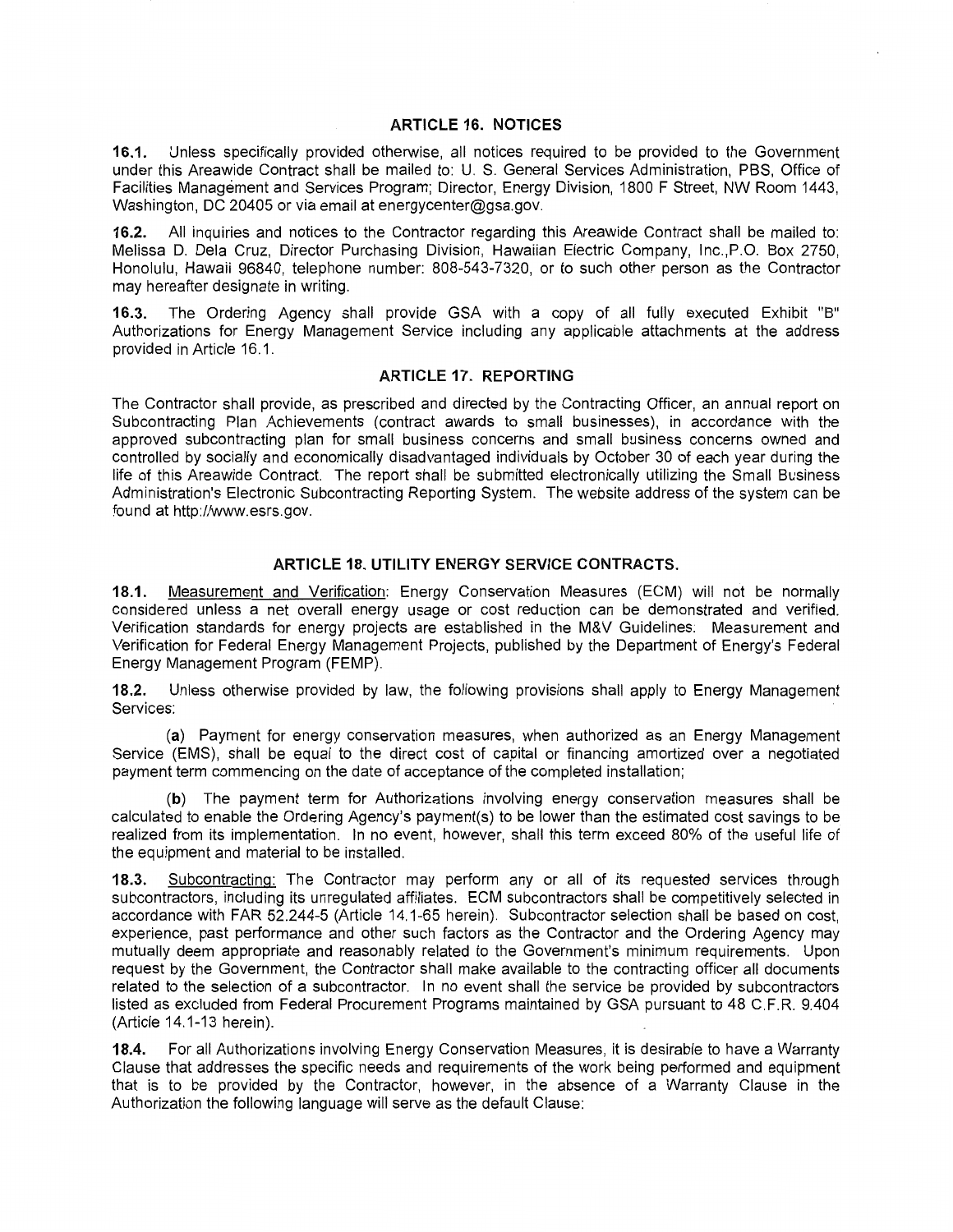The Company shall pass through to the Agency all warranties on equipment installed or provided by it or its subcontractors on Government property with the following representation:

HAWAIIAN ELECTRIC COMPANY, INC. ACNOWLEDGES THAT THE UNITED STATES OF AMERICA WILL OWN OR LEASE THE EQUIPMENT AND/OR MATERIALS BEING INSTALLED OR SUPPLIED HEREUNDER, AND, ACCORDINGLY, AGREES THAT ALL WARRANTIES SET FORTH HEREIN, OR OTHERWISE PROVIDED BY LAW IN FAVOR OF HAWAIIAN ELECTRIC COMPANY, INC. SHALL INURE ALSO TO THE BENEFIT OF THE UNITED STATES AND THAT ALL CLAIMS ARISING FROM ANY BREACH OF SUCH WARRANTIES OR AS A RESULT OF DEFECTS IN OR REPAIRS TO SUCH EQUIPMENT OR SUPPLIES MAY BE ASSERTED AGAINST HAWAIIAN ELECTRIC COMPANY, INC. OR MANUFACTURER DIRECTLY BY THE UNITED STATES.

**18.5.** The Ordering Agency shall submit to GSA a copy of all preliminary energy audit results or energy conservation measure analysis for review and approval. Upon written approval of the aforementioned information, the Ordering Agency may negotiate Task Orders with the Contractor for the implementation of the energy conservation measures described in the preliminary documents. The Ordering Agency shall provide GSA with copies of fully executed Exhibit "B" Authorizations for Energy Management Service resulting from approved energy audits, including any applicable attachments, at the address provided in Article 16.1.

**18.6.** Contractor's Responsibilities under Contract for Energy Management Services provided under this Contract:

(a) The Contractor shall not provide Energy Management Services to Federal facilities under this Agreement unless the facility is a current customer of the Contractor or a prospective customer of the Contractor that is located within a geographic area that the Contractor is authorized to serve.

(b) The work that is to be performed under the Energy Management Service contract shall be limited to work resulting in a direct reduction in energy usage (see Article 1.1(j)) and any modifications or repairs that are necessary as a direct result of the installation of the Energy Conservation Measure.

#### **ARTICLE 19. MISCELLANEOUS.**

**19.1.** Contract administration: The Ordering Agency shall assist in the day-to-day administration of the utility service being provided to it under an Authorization.

**19.2.** Anti-Deficiency: Unless otherwise authorized by Public Law or Federal Regulation, nothing contained herein shall be construed as binding the Government to expend, in any one fiscal year, any sum in excess of the appropriation made by Congress for that fiscal year in furtherance of the matter of the contract or to involve the Government in an obligation for the future expenditure of monies before an appropriation is made (Anti-Deficiency Act, 31 U.S.C. 1341(a)(1)(A).

**19.3.** Obligation to Serve: Nothing contained in this Contract shall obligate the Contractor to take any action which it may consider to be detrimental to its obligations as a public utility.

**19.4.** Term of Authorizations: It is recognized that during the life of this Contract, situations and/or requirements may arise where it may be desirable that the term of service to an Ordering Agency's facility extend beyond the term of this Contract. In such event, the particular Authorization involved may specify a term extending beyond the term of this Contract, provided that it is within the contracting authority of the Ordering Agency and appropriate termination liability provisions have been negotiated between the Contractor and Ordering Agency to address unamortized balances for connection charges and/or financing charges associated with energy management service projects.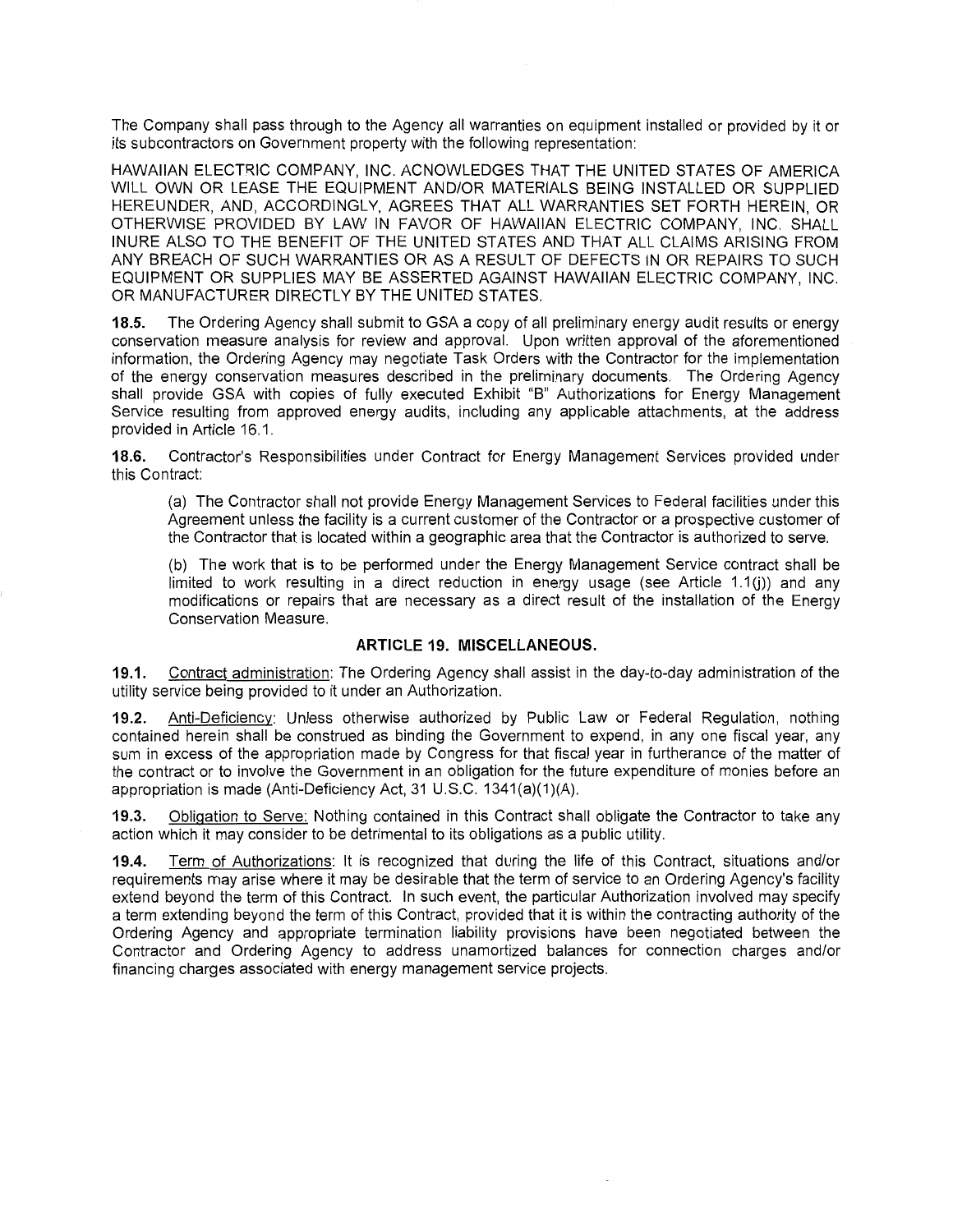IN WITNESS WHEREOF, the parties have executed this contract as of the day and the year first above written.

**UNITED STATES OF AMERICA** 

Acting through the Administrator<br>of General Services

By: Contracting Officer

GSA, PBS, Energy Division

ATTEST:

oma Bv **PBS. Energy Division** 

**HAWAIIAN ELECTRIC COMPANY, INC. HAWAII ELECTRIC LIGHT COMPANY, INC. MAUl ELECTRIC COMPANY, LIMITED** 

 $B_{\text{BV}}$  + ayme 5 m

Title:

Officer of Hawaiian Electric Company, Inc. Hawaii Light Electric Company, Inc., and Maui Electric Company, Limited

By: **athlymn & Yoshida** 

Title: Officer of Hawaiian Electric Company, Inc., Hawaii Electric Light Company, Inc., and Maui Electric Company, Limited.

ATTEST:

By:\_\_\_ \_\_\_\_ \_ \_

Title: **The Communist Street Association**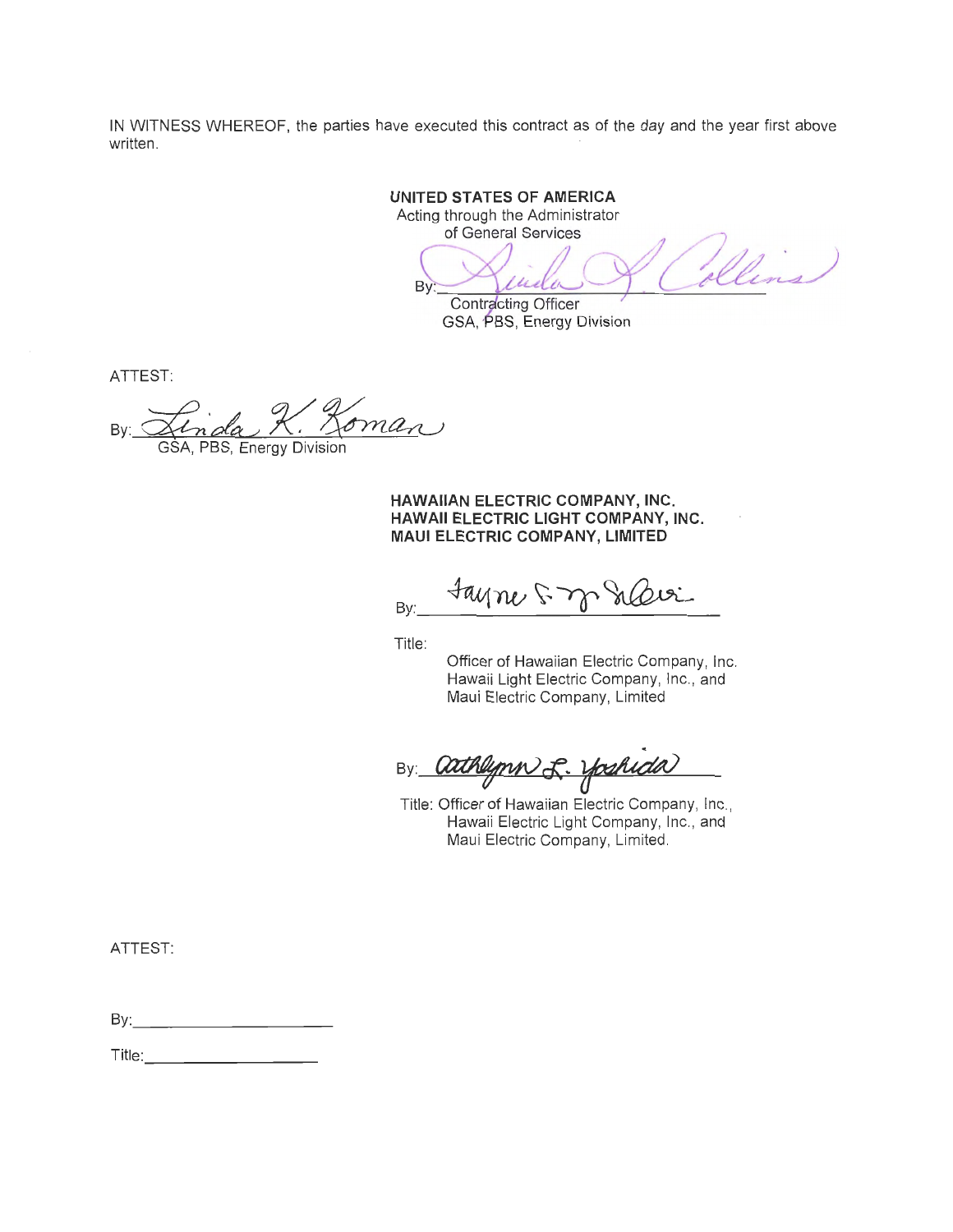#### CERTIFICATE

I, Julie Smoling Ki , certify that I am Asst Secretary of HAWAIIAN ELECTRIC COMPANY, INC., named as Contractor in the negotiated Areawide Public Utility Contract No. GS-00P-13-BSD-0941;that <u>Tuunu Sukimura \_\_\_\_\_\_\_\_\_\_</u>, who signed said contract on behalf of the Contractor, was then <u>Nicol President Content Contractor</u> of said Corporation; and that said contract was duly signed for and on behalf of said Corporation and is within the scope of its corporate powers.

151 Julie Snolensliv

(Corporate Seal)

 $\ddot{\gamma}$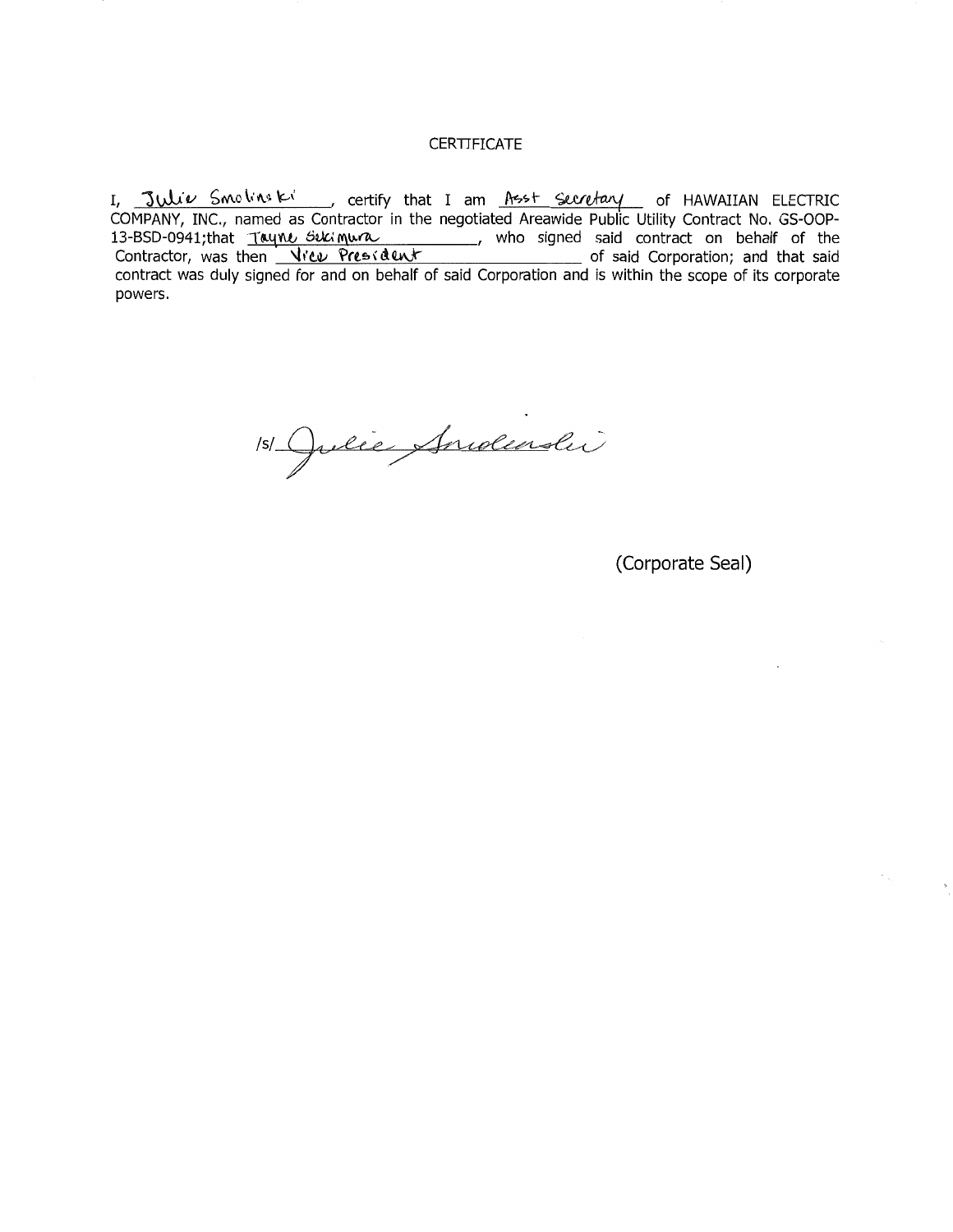#### **CERTIFICATE**

I, <u>Julie Smolinski</u>, certify that I am <u>Asst. Seereltary</u> of HAWAIIAN ELECTRIC COMPANY, INC., named as Contractor in the negotiated Areawide Public Utility Contract No. GS-00P-13-BSD-0941;that <u>Cotthlynn YoshidCutech , who signed said contract on behalf of the</u> Contractor, was then *Compholler | Asst Treasurer* \_\_\_\_\_\_\_ of said Corporation; and that said contract was duly signed for and on behalf of said Corporation and is within the scope of its corporate powers.

151 Julie Sondinsli

(Corporate Seal)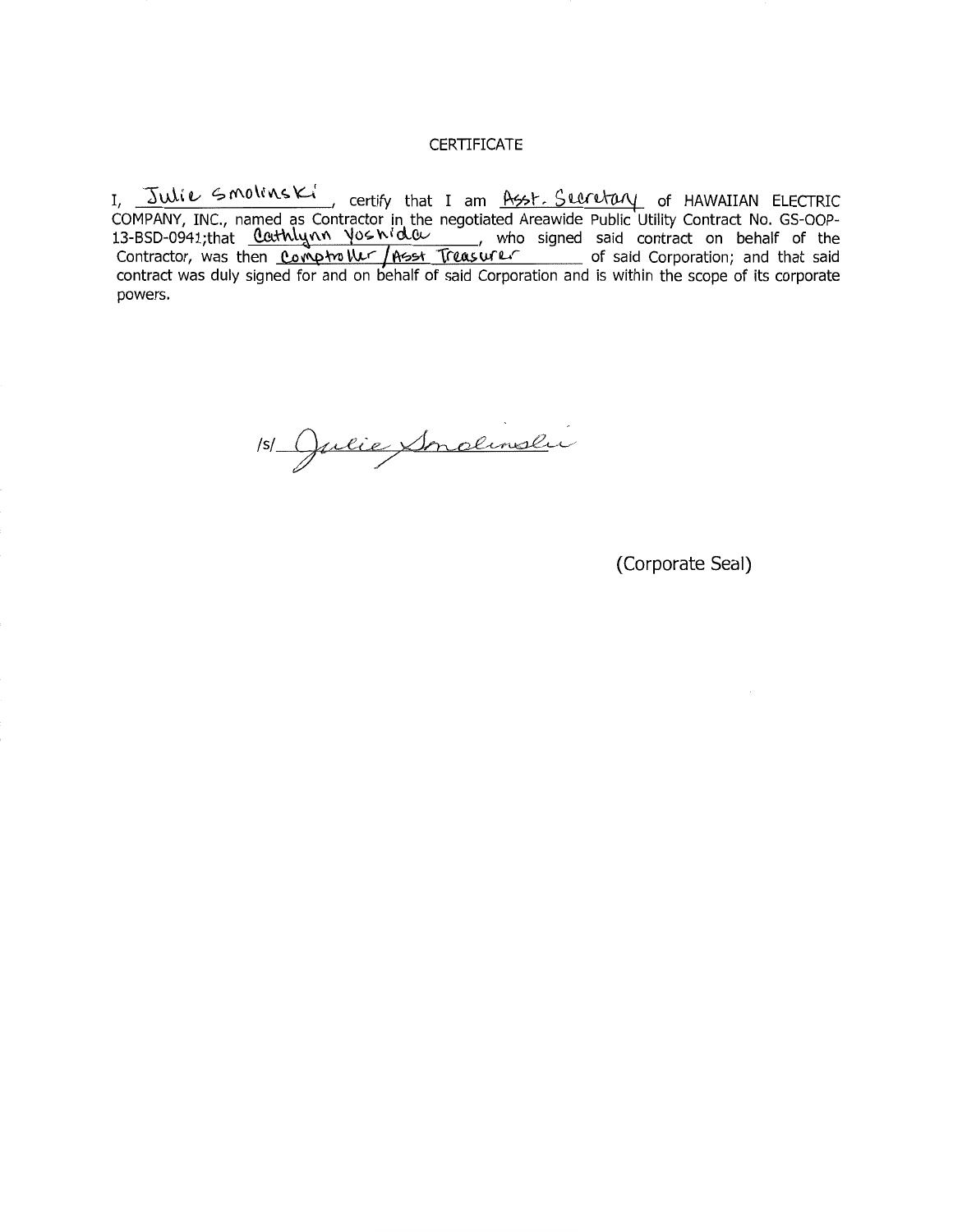STATE OF HAWAII ) ) ss. CITY & COUNTY OF HONOLULU )

On this 20th day of December , 2012, before me personally appeared ---.:J:::...:u::..:..li=-=e'-'-'R"-.-=S:..:..m:..:..o=l=in.:..;:s;,:,.:k;.:..-i\_\_\_\_\_\_\_, to me known to be the person described in and who executed the foregoing instrument and acknowledged that he/she executed the same as his/her free act and deed.

Witness my hand and seal.

 $\frac{1}{2} \sum_{n=1}^{\text{minomial distribution}} \frac{N}{N} \sum_{n=1}^{\infty} \frac{1}{N} \sum_{n=1}^{\infty} \frac{1}{N} \sum_{n=1}^{\infty} \frac{1}{N} \sum_{n=1}^{\infty} \frac{1}{N} \sum_{n=1}^{\infty} \frac{1}{N} \sum_{n=1}^{\infty} \frac{1}{N} \sum_{n=1}^{\infty} \frac{1}{N} \sum_{n=1}^{\infty} \frac{1}{N} \sum_{n=1}^{\infty} \frac{1}{N} \sum_{n=1}^{\infty} \frac{1}{N} \$ Marsha C. H. Ono Name: Marsha C. H. Ono First Circuit Notary Public, State of Hawaii **MATE OF**  $\sim$  2015

 $\begin{array}{r} \text{Type or print name:} \end{array}$  Doc Date: N/A  $\begin{array}{r} \text{H} \text{Pages:} \quad 26 \end{array}$ 

Doc. Description:\_Areawide Public Utility Contract My commission expires: Oct. 24, and Services Provided Under The Hawaii Public

 $\frac{M}{\text{Signature}}\frac{Q}{\frac{1}{N!}\sum_{i=1}^{N}|\mathcal{M}_{i}|}\frac{Q}{A}\frac{Q}{Q} \frac{Q}{Q}}\frac{12720/12}{Q}$  $Signature$ NOTARY`CERTIFICATION<br>> <><<<<<<<>>>><<<<<<<<<<<  $\lesssim$ A SIMPLE OF REAL PROPERTY.  $99 - 517$  $\rho_{U_R\setminus\Lambda^{S'}}$ **URLEY EX**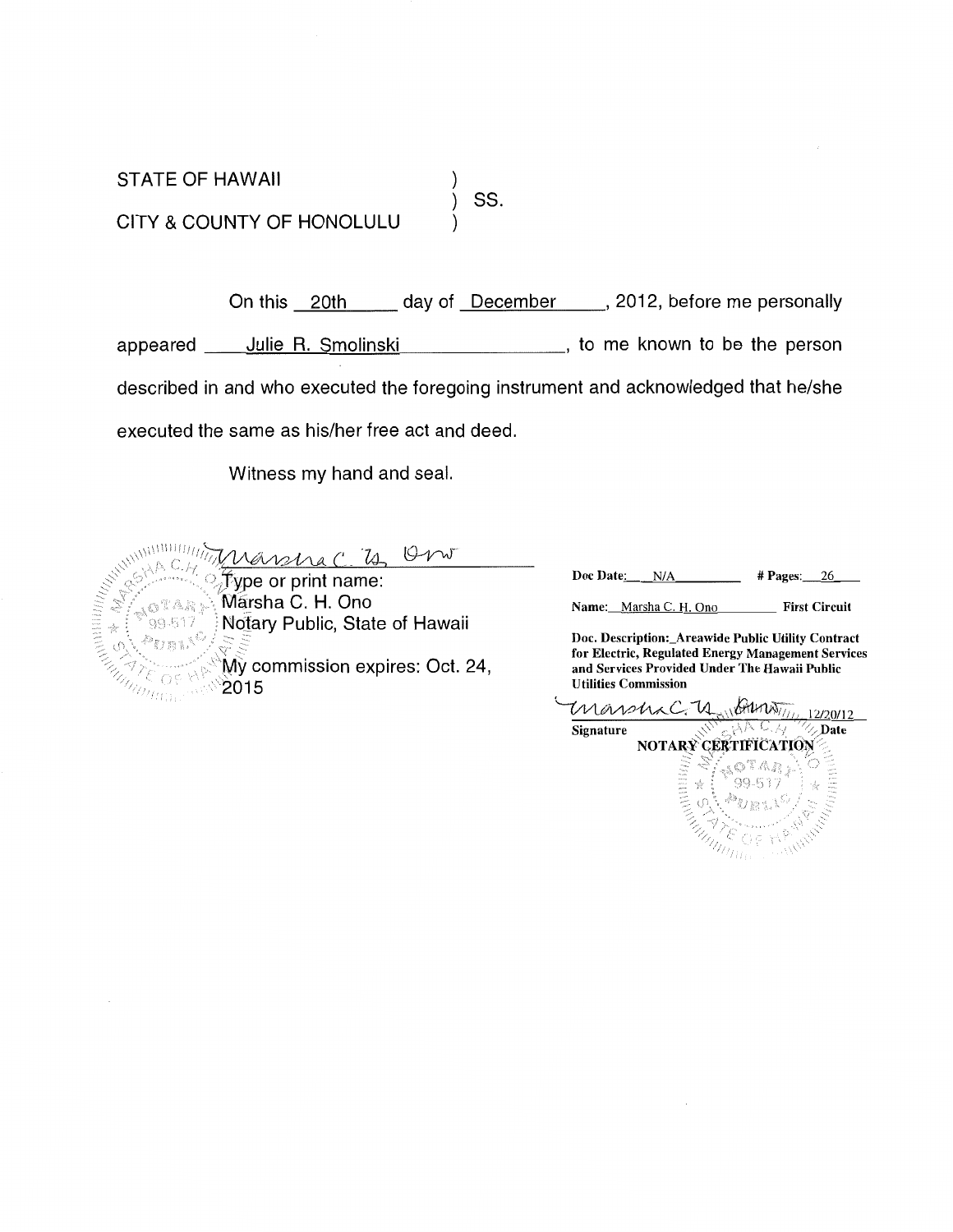#### **EXHIBIT** "A"

Contractor's ID NO.<br>
Ordering Agency's ID (Optional) Ordering Agency's ID \_

#### **HAWAIIAN ELECTRIC COMPANY, INC. (HECO)**  AUTHORIZATION FOR ELECTRIC SERVICE, CHANGE IN ELECTRIC SERVICE, OR DISCONNECTION OF ELECTRIC SERVICE UNDER **AREAWIDE CONTRACT NO. GS-OOP-13-BSD-0941**

| Address:                    |                                                                                                                                                                                                                                                                                                                                                                              |
|-----------------------------|------------------------------------------------------------------------------------------------------------------------------------------------------------------------------------------------------------------------------------------------------------------------------------------------------------------------------------------------------------------------------|
|                             | Pursuant to Areawide Contract No. GS-OOP-13-BSD-0941 between the Contractor and the United States Government and subject to all the<br>provisions thereof, service to the United States Government under such contract shall be rendered or modified as hereinafter stated. Contract Article 2<br>and 4 shall be followed for the initiation of service under this contract. |
|                             | SERVICE ADDRESS: New York Service and Service and Service and Service and Service and Service and Service and                                                                                                                                                                                                                                                                |
|                             | NATURE OF SERVICE: □ Connect, □ Change, □ Disconnect/Terminate Service, □ Continue Service, □ Full Service, □ DSM Project<br>□ Line Extension, Alteration, Relocation, or Reinforcement, □ Special Facilities Pursuant to Contractor's Tariff<br>□ Transmission & Distribution, □ Billing & Ancillary Services                                                               |
| OTHER TERMS AND CONDITIONS: |                                                                                                                                                                                                                                                                                                                                                                              |
|                             | Attach any other relevant terms and conditions under which service will be provided.<br>POINT OF DELIVERY: CONTROL CONTROL CONTROL CONTROL CONTROL CONTROL CONTROL CONTROL CONTROL CONTROL CONTROL CONTROL CONTROL CONTROL CONTROL CONTROL CONTROL CONTROL CONTROL CONTROL CONTROL CONTROL CONTROL CONTROL CONTROL CON                                                       |
|                             | TERM OF SERVICE: From_______________________through ___________________.                                                                                                                                                                                                                                                                                                     |
|                             | SERVICE HEREUNDER SHALL BE UNDER RATE SCHEDULE NO. ______________________*, Hereafter amended or modified by the regulatory body                                                                                                                                                                                                                                             |
|                             |                                                                                                                                                                                                                                                                                                                                                                              |
|                             | ESTIMATED ANNUAL SERVICE COST: \$                                                                                                                                                                                                                                                                                                                                            |
|                             |                                                                                                                                                                                                                                                                                                                                                                              |
|                             |                                                                                                                                                                                                                                                                                                                                                                              |
|                             | FOR CONNECTION/SPECIAL FACILITIES CHARGE: Network and the contract of the connection of the connection of the connection of the connection of the connection of the connection of the connection of the connection of the conn                                                                                                                                               |
|                             | CLAUSES INCORPORATED BY REFERENCE (Check applicable clauses):                                                                                                                                                                                                                                                                                                                |
| $(1)$ $52.204-9$            | Personal Identity Verification of Contractor Personnel (JAN 2011)                                                                                                                                                                                                                                                                                                            |
| $(2)$ $52.211-10$           | Commencement, Prosecution and Completion of Work (APR 1984)                                                                                                                                                                                                                                                                                                                  |
| $(3)$ 52.236-5              | Material and Workmanship (APR 1984)                                                                                                                                                                                                                                                                                                                                          |
| $52.241 - 3$<br>(4)         | Scope and Duration of Contract (FEB 1995)                                                                                                                                                                                                                                                                                                                                    |
| $52.241 - 4$<br>(5)         | Change in Class of Service (FEB 1995)                                                                                                                                                                                                                                                                                                                                        |
| $(6)$ 52.241-5              | Contractor's Facilities (FEB 1995)                                                                                                                                                                                                                                                                                                                                           |
| $(7)$ 52.241-7              | Change in Rates or Terms and Conditions of Service for Regulated Services (FEB 1995) (Use Full Text of<br>Clause)                                                                                                                                                                                                                                                            |
| $(8)$ 52.241-11             | Multiple Service Locations (FEB 1995)                                                                                                                                                                                                                                                                                                                                        |
| $(9)$ 52.243-1              | Changes-Fixed Price (AUG 1987)                                                                                                                                                                                                                                                                                                                                               |
| $(10)$ 52.249               | Default ( ) (Specify appropriate Clause)                                                                                                                                                                                                                                                                                                                                     |
|                             | BILLS WILL BE RENDERED TO THE ORDERING AGENCY FOR PAYMENT AT THE FOLLOWING ADDRESS:<br>in copies.                                                                                                                                                                                                                                                                            |
|                             | The foregoing shall be effective upon the return of the fully executed original Authorization by the Contractor to the ordering Agency.                                                                                                                                                                                                                                      |
| ACCEPTED:                   |                                                                                                                                                                                                                                                                                                                                                                              |
|                             |                                                                                                                                                                                                                                                                                                                                                                              |

|        | Authorized Signature |
|--------|----------------------|
| Title: |                      |
| Date:  |                      |

\*\* If necessary, attach and make part hereof supplemental NOTE: A fully executed copy of this Authorization shall be transmitted agreements or sheets that cover required connection or extension

(Ordering Agency) (Contractor) By:\_\_\_\_\_\_\_\_\_\_ By:\_\_\_\_\_\_\_\_\_\_\_\_\_\_ Authorized Signature<br>Title: Title:\_\_\_\_\_\_\_\_\_\_ Title:\_\_\_\_\_\_\_\_\_\_\_\_\_\_\_ Date:\_\_\_\_\_\_\_\_\_\_ Date:\_\_\_\_\_\_\_\_\_\_\_\_\_\_\_

\* Include a reference to the applicable rate schedule, and attach a charges and special facilities or service arrangements. (See Article 5 of copy of such schedule. this Contract for instructions.)

Buildings Service, Energy Division (PMAA), Washington, DC 20405.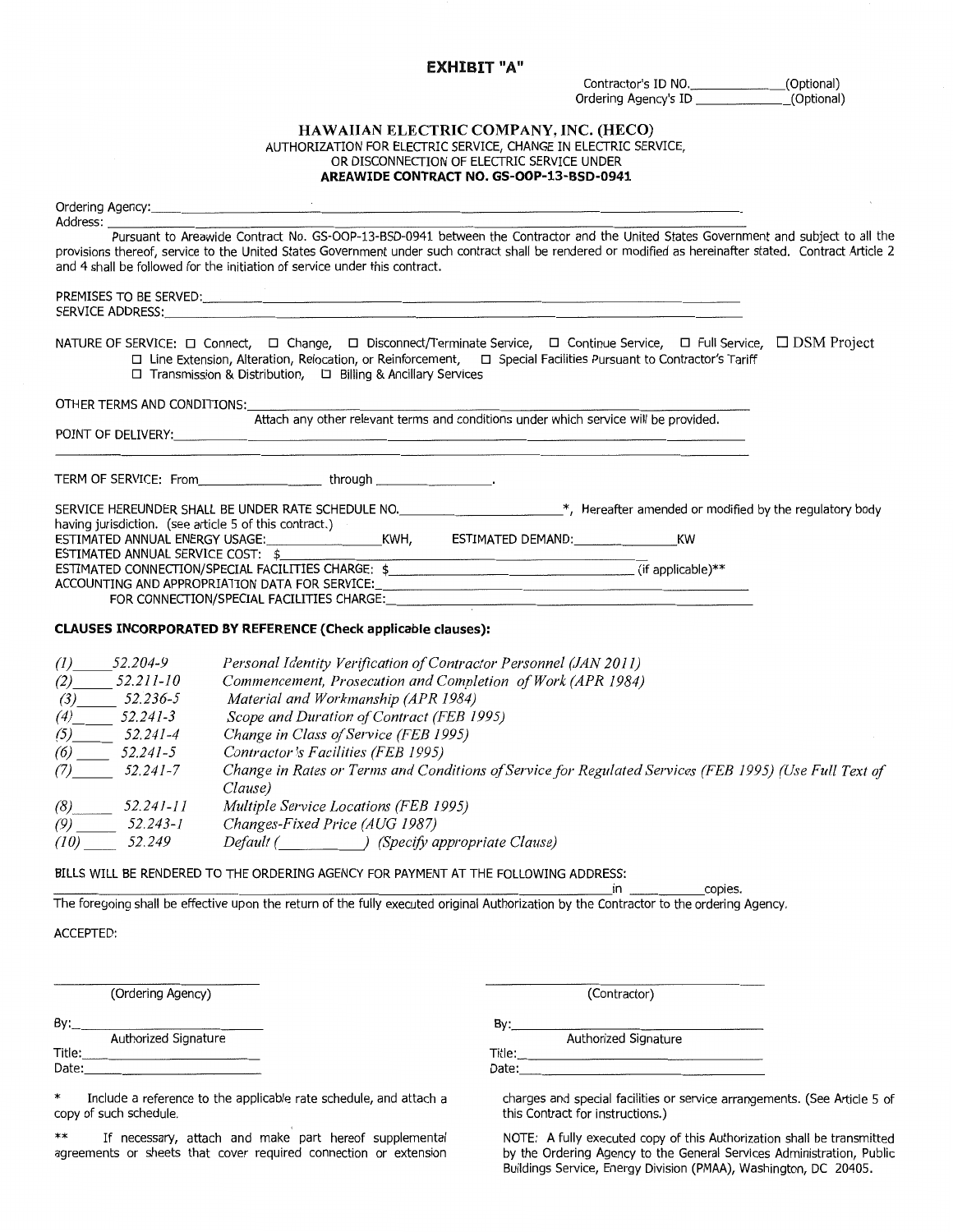### EXHIBIT "8"

Contractor's ID NO.\_\_\_\_\_\_

Ordering Agency's ID NO. (Required)

### Hawaiian Electric Company, Inc. (HECO) AUTHORIZATION FOR ENERGY MANAGEMENT SERVICES

|                                                        |                                                                                                                                                                                                                                                                                                                                                                                                                                                                                                 | AREAWIDE CONTRACT NO. GS-OOP-13-BSD-0941 |                              |  |
|--------------------------------------------------------|-------------------------------------------------------------------------------------------------------------------------------------------------------------------------------------------------------------------------------------------------------------------------------------------------------------------------------------------------------------------------------------------------------------------------------------------------------------------------------------------------|------------------------------------------|------------------------------|--|
|                                                        |                                                                                                                                                                                                                                                                                                                                                                                                                                                                                                 |                                          |                              |  |
| Address:                                               |                                                                                                                                                                                                                                                                                                                                                                                                                                                                                                 |                                          |                              |  |
| required contract term specified in the Authorization. | Pursuant to Areawide Contract No. GS-OOP-13-BSD-0941 between the Contractor and the United States Government, service to the Government under<br>such contract shall be rendered and subject to all the provisions thereof. Upon termination of the Areawide Contract, any active Exhibit "B" Authorization for energy<br>management service shall be cancelled unless it is modified to incorporate the general terms and conditions of the current Authorization and the term extended to the |                                          |                              |  |
|                                                        |                                                                                                                                                                                                                                                                                                                                                                                                                                                                                                 |                                          |                              |  |
| <b>SERVICE ADDRESS:</b>                                |                                                                                                                                                                                                                                                                                                                                                                                                                                                                                                 |                                          |                              |  |
|                                                        | NATURE OF SERVICE: □ Preliminary Energy Audit □ Comprehensive Energy Audit □ ECP Feasibility Study<br>$\Box$ ECP Engineering & Design Study $\Box$ Energy Conservation Project (ECP) Installation<br>$\Box$ Demand Side Management (DSM) Project $\Box$ Special Facilities<br>$\Box$ Operations & Maintenance Training $\Box$ Other (See Remarks Below)                                                                                                                                         |                                          |                              |  |
| POINT OF DELIVERY:                                     | ALL ENERGY MANAGEMENT SERVICES TO BE PROVIDED BY HECO UNDER THIS AGREEMENT ARE SUBJECT TO THE AUTHORITY OF<br>THE APPLICABLE STATE REGULATORY COMMISSION HAVING JURISDICTION.<br>the contract of the contract of the contract of the contract of the contract of the contract of the contract of                                                                                                                                                                                                |                                          |                              |  |
| ESTIMATED PROJECT COST: \$                             | ACCOUNTING AND APPROPRIATION DATA: Production of the state of the state of the state of the state of the state of the state of the state of the state of the state of the state of the state of the state of the state of the                                                                                                                                                                                                                                                                   |                                          |                              |  |
| <b>LIST OF ATTACHMENTS:</b>                            |                                                                                                                                                                                                                                                                                                                                                                                                                                                                                                 |                                          |                              |  |
| $\Box$ General Conditions                              | $\Box$ Payment Provisions                                                                                                                                                                                                                                                                                                                                                                                                                                                                       | $\Box$ Special Requirements              | $\Box$ Economic Analysis     |  |
| $\Box$ Facility/Site Plans                             | $\Box$ Historical Data                                                                                                                                                                                                                                                                                                                                                                                                                                                                          | $\Box$ Utility Usage History             | $\Box$ ECP Feasibility Study |  |
| $\Box$ Design Drawings                                 | $\Box$ Design Specifications                                                                                                                                                                                                                                                                                                                                                                                                                                                                    | $\Box$ Certifications                    | $\Box$ Commission Schedules  |  |
| (Check applicable clauses) :                           | CLAUSES INCORPORATED BY REFERENCE AND MISCELLANEOUS PROVISIONS                                                                                                                                                                                                                                                                                                                                                                                                                                  |                                          |                              |  |
| (1)<br>52.211-10                                       | Commencement, Prosecution and Completion of Work (APR 1984)                                                                                                                                                                                                                                                                                                                                                                                                                                     |                                          |                              |  |
| (2)<br>$52.232 - 5$                                    | Payments under Fixed-Price Construction Contracts (SEP 2002) --<br>Supersedes provisions of payment clauses in Article 14.                                                                                                                                                                                                                                                                                                                                                                      |                                          |                              |  |
| $(3)$ $52.232-27$                                      | Prompt Payment for Construction Contracts (OCT 2008)                                                                                                                                                                                                                                                                                                                                                                                                                                            |                                          |                              |  |
| $(4)$ 52.241-8                                         | Change in Rates or Terms and Conditions of Service for Unregulated<br>Services (FEB 1995) (Use full Text of Clause)                                                                                                                                                                                                                                                                                                                                                                             |                                          |                              |  |
| (5)<br>$52.243 - 1$                                    | Changes-Fixed Price (AUG 1987)                                                                                                                                                                                                                                                                                                                                                                                                                                                                  |                                          |                              |  |
| $52.249 -$<br>(6)                                      | Default (                                                                                                                                                                                                                                                                                                                                                                                                                                                                                       | ) (Specify appropriate Clause)           |                              |  |

In addition, the Contracting Officer negotiating the terms and conditions under this authorization shall supplement the above-referenced clauses with clauses for the appropriate type of contract.

#### ACCEPTED:

Authorized Signature

By: Authorized Signature Authorized Signature Authorized Signature Authorized Signature Authorized Signature Authorized Signature Authorized Signature Authorized Signature Authorized Signature Authorized Signature Authorized Signature Authorized Signature Authorized Signature Authorized S Date:-=----::-::--------- Date:\_\_\_\_\_\_\_\_\_\_\_\_\_\_\_\_ Date: Date: Date: Date: Date: Date: Date: Date: Date: Date: Date: Date: Telephone No.

NOTE:A fully executed copy of this Authorization shall be transmitted by the ordering Agency to the General Services Administration, Public Buildings Service, Energy Division, Washington, DC 20405.

(Ordering Agency) (Contractor)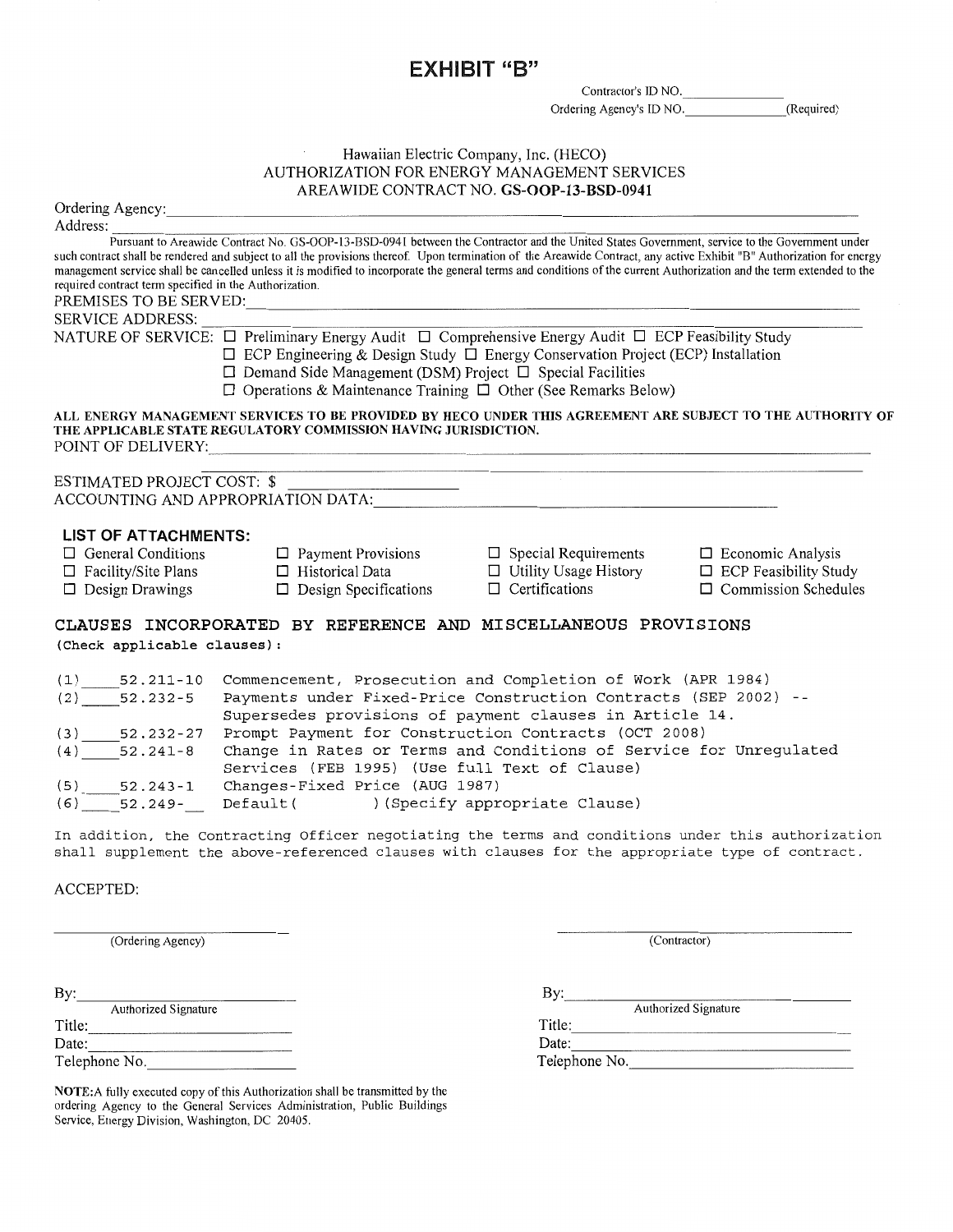EXHIBIT "D"

Contractor's ID NO.\_\_\_\_\_\_(Optional)

Ordering Agency's ID \_\_\_\_\_\_(Optional)

#### HAWAIIAN ELECTRIC COMPANY, INC. (HECO) Authorization for the Provision of Services Provided under Hawaii Public Utilities Commission **AREAWIDE CONTRACT NO. GS-OOP-13-BSD-0941**

| Ordering Agency: the contract of the contract of the contract of the contract of the contract of the contract of the contract of the contract of the contract of the contract of the contract of the contract of the contract                                                                                                                                                                                               |
|-----------------------------------------------------------------------------------------------------------------------------------------------------------------------------------------------------------------------------------------------------------------------------------------------------------------------------------------------------------------------------------------------------------------------------|
| Address:<br>Pursuant to Areawide Contract No. GS-OOP-13-BSD-0941 between the Contractor and the United States Government and subject to all the<br>provisions thereof, service to the United States Government under such contract shall be rendered or modified as hereinafter stated. Contract Articles 2<br>and 4 shall be followed by the Ordering Agency in initiating service under this contract as described below. |
|                                                                                                                                                                                                                                                                                                                                                                                                                             |
|                                                                                                                                                                                                                                                                                                                                                                                                                             |
|                                                                                                                                                                                                                                                                                                                                                                                                                             |
| OTHER TERMS AND CONDITIONS:                                                                                                                                                                                                                                                                                                                                                                                                 |
| Attached as Exhibit D.1 are HECO's standard terms and conditions for the specific electric service identified above, which may include modifications that                                                                                                                                                                                                                                                                   |
| have been made by HECO for the Ordering Agency with the approval of the Hawaii Public Utilities Commission                                                                                                                                                                                                                                                                                                                  |
| TERM OF SERVICE: From__________________________through _________________________                                                                                                                                                                                                                                                                                                                                            |
| BILLS WILL BE RENDERED TO THE ORDERING AGENCY FOR PAYMENT AT THE FOLLOWING ADDRESS:                                                                                                                                                                                                                                                                                                                                         |
| in copies.<br>The foregoing shall be effective upon the return of the fully executed original Authorization by the Contractor to the ordering Agency.                                                                                                                                                                                                                                                                       |
| <b>ACCEPTED:</b>                                                                                                                                                                                                                                                                                                                                                                                                            |
| (Ordering Agency)<br>(Contractor)                                                                                                                                                                                                                                                                                                                                                                                           |
| By:____<br>Authorized Signature<br>Authorized Signature                                                                                                                                                                                                                                                                                                                                                                     |
|                                                                                                                                                                                                                                                                                                                                                                                                                             |
|                                                                                                                                                                                                                                                                                                                                                                                                                             |

#### **NOTE:**

A fully executed copy of this Authorization shall be transmitted by the Ordering Agency to the Energy Division (PMAA), General Services Administration, Washington, DC 20405.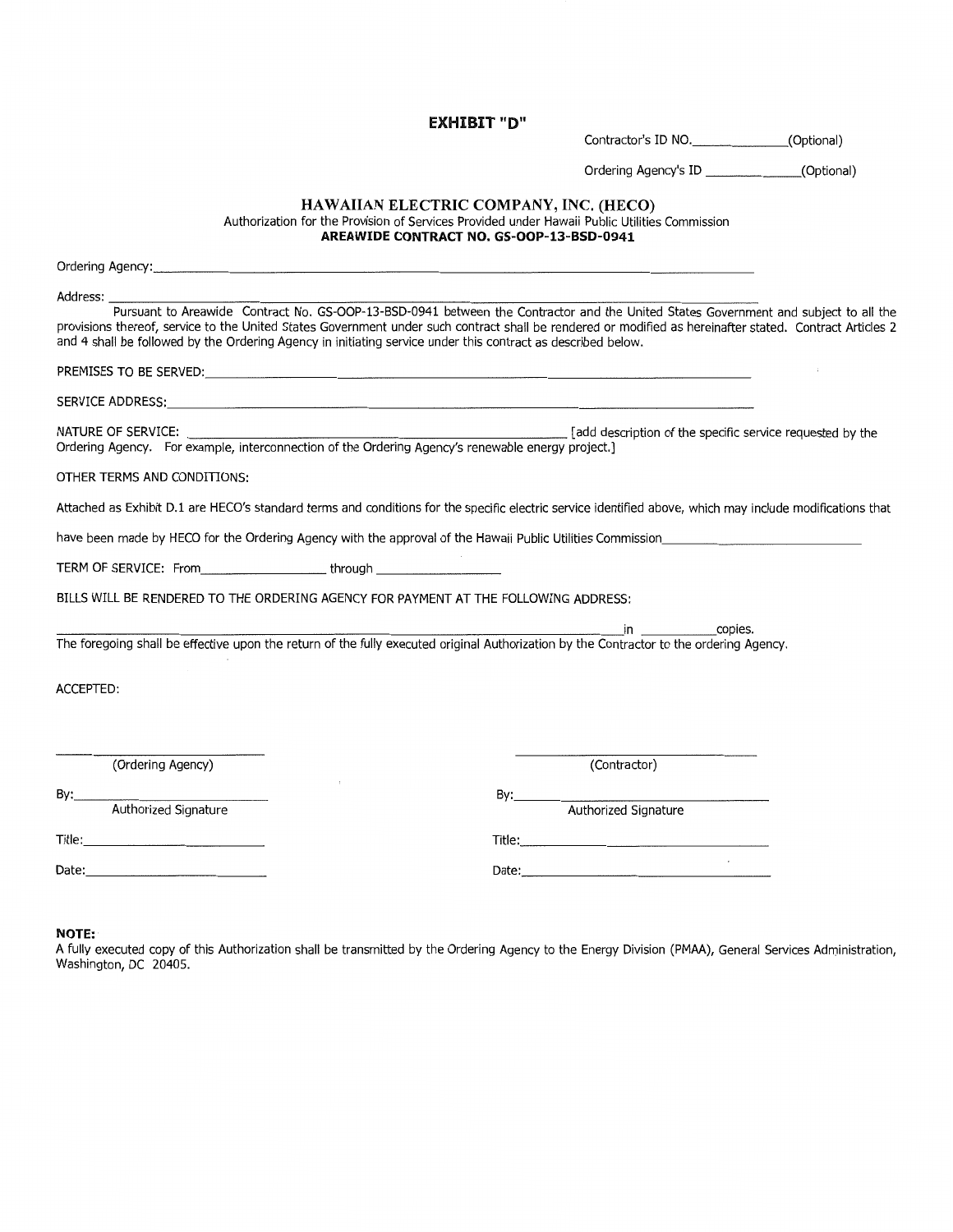#### EXHIBIT "A"

Contractor's ID NO.
(Optional)<br>
Ordering Agency's ID
(Optional) Ordering Agency's ID

#### Hawaii Electric Light Company, Inc. (HELCO) AUTHORIZATION FOR ELECTRIC SERVICE, CHANGE IN ELECTRIC SERVICE, OR DISCONNECTION OF ELECTRIC SERVICE UNDER **AREAWIDE CONTRACT NO. GS-OOP-13-BSD-0941**

|                                                                                                                                                                                                                                                                                                                                                                                          | Ordering Agency: example and a series of the series of the series of the series of the series of the series of the series of the series of the series of the series of the series of the series of the series of the series of                                                                                                               |  |  |  |  |
|------------------------------------------------------------------------------------------------------------------------------------------------------------------------------------------------------------------------------------------------------------------------------------------------------------------------------------------------------------------------------------------|----------------------------------------------------------------------------------------------------------------------------------------------------------------------------------------------------------------------------------------------------------------------------------------------------------------------------------------------|--|--|--|--|
| Address:<br>Pursuant to Areawide Contract No. GS-OOP-13-BSD-0941 between the Contractor and the United States Government and subject to all the<br>provisions thereof, service to the United States Government under such contract shall be rendered or modified as hereinafter stated. Contract Article 2<br>and 4 shall be followed for the initiation of service under this contract. |                                                                                                                                                                                                                                                                                                                                              |  |  |  |  |
|                                                                                                                                                                                                                                                                                                                                                                                          | SERVICE ADDRESS: New York Service Service Service Service Service Service Service Service Service Service Service Service Service Service Service Service Service Service Service Service Service Service Service Service Serv                                                                                                               |  |  |  |  |
|                                                                                                                                                                                                                                                                                                                                                                                          | NATURE OF SERVICE: $\Box$ Connect, $\Box$ Change, $\Box$ Disconnect/Terminate Service, $\Box$ Continue Service, $\Box$ Full Service, $\Box$ DSM Project<br>□ Line Extension, Alteration, Relocation, or Reinforcement, □ Special Facilities Pursuant to Contractor's Tariff<br>□ Transmission & Distribution, □ Billing & Ancillary Services |  |  |  |  |
| OTHER TERMS AND CONDITIONS:                                                                                                                                                                                                                                                                                                                                                              |                                                                                                                                                                                                                                                                                                                                              |  |  |  |  |
|                                                                                                                                                                                                                                                                                                                                                                                          | Attach any other relevant terms and conditions under which service will be provided.<br>POINT OF DELIVERY: University of the Contract of the Contract of the Contract of the Contract of the Contract of the Contract of the Contract of the Contract of the Contract of the Contract of the Contract of the Contract                        |  |  |  |  |
|                                                                                                                                                                                                                                                                                                                                                                                          | TERM OF SERVICE: From through through the service of the service of the service of the service of the service of the service of the service of the service of the service of the service of the service of the service of the                                                                                                                |  |  |  |  |
|                                                                                                                                                                                                                                                                                                                                                                                          | SERVICE HEREUNDER SHALL BE UNDER RATE SCHEDULE NO. _________________________*, Hereafter amended or modified by the regulatory body                                                                                                                                                                                                          |  |  |  |  |
|                                                                                                                                                                                                                                                                                                                                                                                          |                                                                                                                                                                                                                                                                                                                                              |  |  |  |  |
| ESTIMATED ANNUAL SERVICE COST: \$                                                                                                                                                                                                                                                                                                                                                        |                                                                                                                                                                                                                                                                                                                                              |  |  |  |  |
|                                                                                                                                                                                                                                                                                                                                                                                          |                                                                                                                                                                                                                                                                                                                                              |  |  |  |  |
|                                                                                                                                                                                                                                                                                                                                                                                          |                                                                                                                                                                                                                                                                                                                                              |  |  |  |  |
|                                                                                                                                                                                                                                                                                                                                                                                          | FOR CONNECTION/SPECIAL FACILITIES CHARGE:                                                                                                                                                                                                                                                                                                    |  |  |  |  |
|                                                                                                                                                                                                                                                                                                                                                                                          | CLAUSES INCORPORATED BY REFERENCE (Check applicable clauses):                                                                                                                                                                                                                                                                                |  |  |  |  |
| $(1)$ 52.204-9                                                                                                                                                                                                                                                                                                                                                                           | Personal Identity Verification of Contractor Personnel (JAN 2011)                                                                                                                                                                                                                                                                            |  |  |  |  |
| $(2)$ 52.211-10                                                                                                                                                                                                                                                                                                                                                                          | Commencement, Prosecution and Completion of Work (APR 1984)                                                                                                                                                                                                                                                                                  |  |  |  |  |
| $(3)$ 52.236-5                                                                                                                                                                                                                                                                                                                                                                           | Material and Workmanship (APR 1984)                                                                                                                                                                                                                                                                                                          |  |  |  |  |
| $\frac{(4)}{2}$ 52.241-3                                                                                                                                                                                                                                                                                                                                                                 | Scope and Duration of Contract (FEB 1995)                                                                                                                                                                                                                                                                                                    |  |  |  |  |
| $(5)$ $52.241-4$                                                                                                                                                                                                                                                                                                                                                                         | Change in Class of Service (FEB 1995)                                                                                                                                                                                                                                                                                                        |  |  |  |  |
| $(6)$ 52.241-5                                                                                                                                                                                                                                                                                                                                                                           | Contractor's Facilities (FEB 1995)                                                                                                                                                                                                                                                                                                           |  |  |  |  |
| $(7)$ 52.241-7                                                                                                                                                                                                                                                                                                                                                                           | Change in Rates or Terms and Conditions of Service for Regulated Services (FEB 1995) (Use Full Text of<br>Clause)                                                                                                                                                                                                                            |  |  |  |  |
| $(8)$ 52.241-11                                                                                                                                                                                                                                                                                                                                                                          | Multiple Service Locations (FEB 1995)                                                                                                                                                                                                                                                                                                        |  |  |  |  |
| $(9)$ 52.243-1                                                                                                                                                                                                                                                                                                                                                                           | Changes-Fixed Price (AUG 1987)                                                                                                                                                                                                                                                                                                               |  |  |  |  |
| $(10)$ 52.249                                                                                                                                                                                                                                                                                                                                                                            | Default ( ) (Specify appropriate Clause)                                                                                                                                                                                                                                                                                                     |  |  |  |  |
|                                                                                                                                                                                                                                                                                                                                                                                          | BILLS WILL BE RENDERED TO THE ORDERING AGENCY FOR PAYMENT AT THE FOLLOWING ADDRESS:<br>in copies.                                                                                                                                                                                                                                            |  |  |  |  |
|                                                                                                                                                                                                                                                                                                                                                                                          | The foregoing shall be effective upon the return of the fully executed original Authorization by the Contractor to the ordering Agency.                                                                                                                                                                                                      |  |  |  |  |
| ACCEPTED:                                                                                                                                                                                                                                                                                                                                                                                |                                                                                                                                                                                                                                                                                                                                              |  |  |  |  |

(Ordering Agency) (Contractor)

 $By:$   $By:$   $By:$   $\overline{By:}$   $\overline{By:}$   $\overline{By:}$   $\overline{By:}$   $\overline{By:}$   $\overline{By:}$   $\overline{By:}$   $\overline{By:}$   $\overline{By:}$   $\overline{By:}$   $\overline{By:}$   $\overline{By:}$   $\overline{By:}$   $\overline{By:}$   $\overline{By:}$   $\overline{By:}$   $\overline{By:}$   $\overline{By:}$   $\overline{By:}$   $\overline{By:}$   $\overline{By$ Authorized Signature **Authorized Signature** Authorized Signature **Authorized Signature** Title:\_\_\_\_\_\_\_\_\_\_ Title:\_\_\_\_\_\_\_\_\_\_\_\_\_\_\_\_ Date:\_\_\_\_\_\_\_\_\_\_ Date:\_\_\_\_\_\_\_\_\_\_\_\_\_\_

\* Include a reference to the applicable rate schedule, and attach a charges and special facilities or service arrangements. (See Article 5 of

\*\* If necessary, attach and make part hereof supplemental NOTE: A fully executed copy of this Authorization shall be transmitted

this Contract for instructions.)

by the Ordering Agency to the General Services Administration, Public Buildings Service, Energy Division (PMAA), Washington, DC 20405.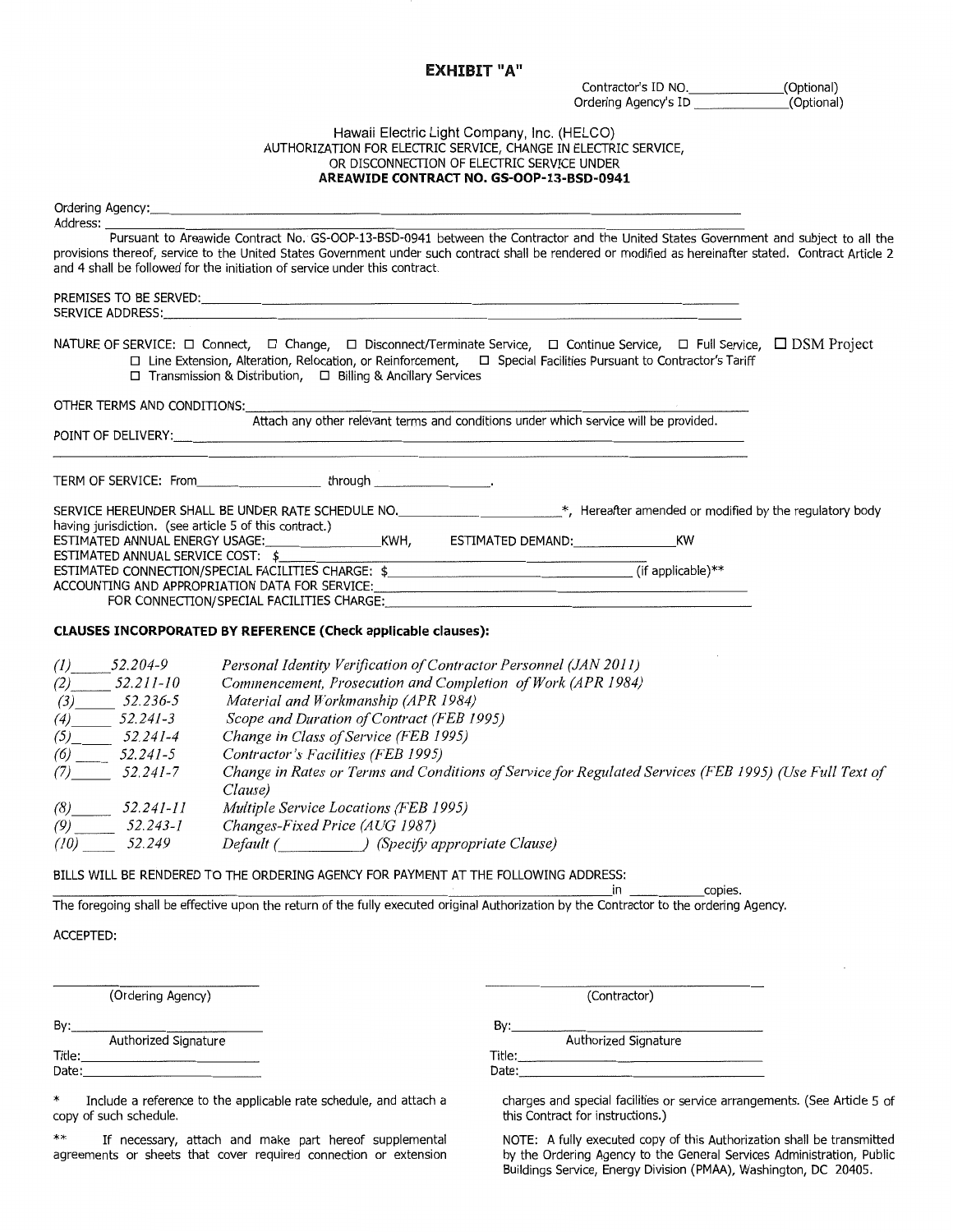EXHIBIT "B"

Contractor's ID NO.

Ordering Agency's ID NO. (Required)

### Hawaii Electric Light Company, Inc. (HELCO) AUTHORIZATION FOR ENERGY MANAGEMENT SERVICES

AREA WIDE CONTRACT NO. GS-OOP-13-BSD-0941 Ordering Agency: \_\_\_\_\_\_\_\_\_\_\_\_\_\_\_\_\_\_\_\_\_\_\_\_\_\_\_\_\_\_\_\_\_\_\_\_\_\_\_\_ Address: ~--~~--~~~~~~~~~~~~----~~------~~~~~~--------~--~~------ Pursuant to Areawide Contract No. GS-OOP-13-BSD-0941 between the Contractor and the United States Government, service to the Government under such contract shall be rendered and subject to all the provisions thereof. Upon termination of the Areawide Contract, any active Exhibit "B" Authorization for energy management service shall be cancelled unless it is modified to incorporate the general terms and conditions ofthe current Authorization and the term extended to the required contract term specified in the Authorization. PREMISES TO BE SERVED: SERVICEADDRESS:~~~~~~~--~~~~--~--~~--~~~~~--~~~~------ NA TURE OF SERVICE: 0 Preliminary Energy Audit 0 Comprehensive Energy Audit 0 ECP Feasibility Study  $\Box$  ECP Engineering & Design Study  $\Box$  Energy Conservation Project (ECP) Installation  $\Box$  Demand Side Management (DSM) Project  $\Box$  Special Facilities  $\Box$  Operations & Maintenance Training  $\Box$  Other (See Remarks Below) ALL ENERGY MANAGEMENT SERVICES TO BE PROVIDED BY HELCO UNDER THIS AGREEMENT ARE SUBJECT TO THE AUTHORITY OF THE APPLICABLE STATE REGULATORY COMMISSION HAVING JURISDICTION. POINT OF DELIVERY: ESTIMATED PROJECT COST: \$ ACCOUNTING AND APPROPRIATION DATA: **LIST OF ATTACHMENTS:**<br>□ General Conditions 0 General Conditions 0 Payment Provisions D Special Requirements D Economic Analysis □ Facility/Site Plans □ Historical Data □ Utility Usage History D Design Drawings D Design Specifications 0 Ce1tifications 0 Commission Schedules CLAUSES INCORPORATED BY REFERENCE AND MISCELLANEOUS PROVISIONS (Check applicable clauses) : (1) 52.211-10 Commencement, Prosecution and Completion of Work (APR 1984) (2) 52.232-5 Payments under Fixed-Price Construction Contracts (SEP 2002) Supersedes provisions of payment clauses in Article 14. (3) 52.232-27 Prompt Payment for Construction Contracts (OCT 2008) (4) 52.241-8 Change in Rates or Terms and Conditions of Service for Unregulated Services (FEB 1995) (Use full Text of Clause) (5) 52.243-1 Changes-Fixed Price (AUG 1987)

(6) 52.249 Default( ) (Specify appropriate Clause)

In addition, the Contracting Officer negotiating the terms and conditions under this authorization shall supplement the above-referenced clauses with clauses for the appropriate type of contract.

#### ACCEPTED:

(Ordering Agency) (Contractor)

Title:<br>Date: By: Authorized Signature Authorized Signature Authorized Signature Title: Title: Title: Title: Title: Title: Title: Date: Date: Date: Date: Date: Date: Date: Date: Date: Date: Date: Date: Date: Date: Date: Date: Date: Date: Date: Date: Date: Date: Date: Date: Date: Date: Date: Date: Date: Date: Date: D Telephone No.

NOTE:A fully executed copy of this Authorization shall be transmitted by the ordering Agency to the General Services Administration, Public Buildings Service, Energy Division, Washington, DC 20405.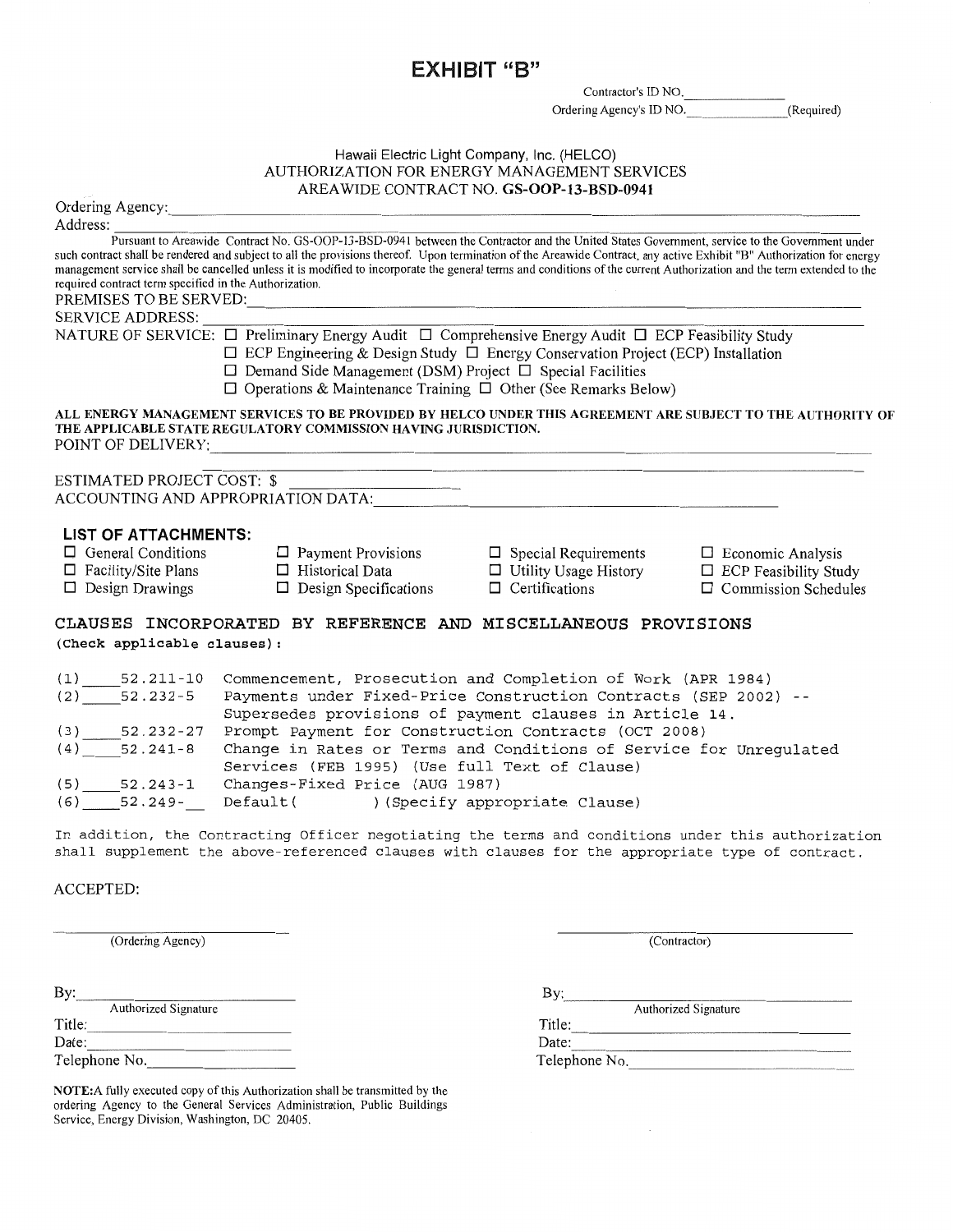EXHIBIT "D"

Contractor's ID NO.\_\_\_\_\_\_(Optional)

Ordering Agency's ID \_\_\_\_\_\_(Optional)

#### HAWAIIAN ELECTRIC LIGHT COMPANY, INC. (HELCO) Authorization for the Provision of Services Provided under Hawaii Public Utilities Commission AREAWIDE CONTRACT NO. GS-OOP-13-BSD-0941

| Ordering Agency: the contract of the contract of the contract of the contract of the contract of the contract of the contract of the contract of the contract of the contract of the contract of the contract of the contract |                                                                                                                                                                                                                                                                          |
|-------------------------------------------------------------------------------------------------------------------------------------------------------------------------------------------------------------------------------|--------------------------------------------------------------------------------------------------------------------------------------------------------------------------------------------------------------------------------------------------------------------------|
| Address: _________                                                                                                                                                                                                            | Pursuant to Areawide Contract No. GS-OOP-13-BSD-0941 between the Contractor and the United States Government and subject to all the                                                                                                                                      |
| and 4 shall be followed by the Ordering Agency in initiating service under this contract as described below.                                                                                                                  | provisions thereof, service to the United States Government under such contract shall be rendered or modified as hereinafter stated. Contract Articles 2                                                                                                                 |
|                                                                                                                                                                                                                               |                                                                                                                                                                                                                                                                          |
|                                                                                                                                                                                                                               |                                                                                                                                                                                                                                                                          |
|                                                                                                                                                                                                                               | NATURE OF SERVICE: <b>Example, interconnection of the Ordering Agency's renewable energy project.</b> ] [add description of the specific service requested by the Ordering Agency's renewable energy project.]                                                           |
| OTHER TERMS AND CONDITIONS:                                                                                                                                                                                                   |                                                                                                                                                                                                                                                                          |
|                                                                                                                                                                                                                               | Attached as Exhibit D.1 are HELCO's standard terms and conditions for the specific electric service identified above, which may include modifications<br>thathave been made by HELCO for the Ordering Agency with the approval of the Hawaii Public Utilities Commission |
| TERM OF SERVICE: From_________________________through __________________________                                                                                                                                              |                                                                                                                                                                                                                                                                          |
| BILLS WILL BE RENDERED TO THE ORDERING AGENCY FOR PAYMENT AT THE FOLLOWING ADDRESS:                                                                                                                                           |                                                                                                                                                                                                                                                                          |
|                                                                                                                                                                                                                               | <u>in copies.</u>                                                                                                                                                                                                                                                        |
|                                                                                                                                                                                                                               |                                                                                                                                                                                                                                                                          |
| ACCEPTED:                                                                                                                                                                                                                     |                                                                                                                                                                                                                                                                          |
|                                                                                                                                                                                                                               |                                                                                                                                                                                                                                                                          |
|                                                                                                                                                                                                                               |                                                                                                                                                                                                                                                                          |
| (Ordering Agency)                                                                                                                                                                                                             | (Contractor)                                                                                                                                                                                                                                                             |
| Authorized Signature<br>By:                                                                                                                                                                                                   | By: Authorized Signature                                                                                                                                                                                                                                                 |
|                                                                                                                                                                                                                               |                                                                                                                                                                                                                                                                          |
| Date: Date:                                                                                                                                                                                                                   |                                                                                                                                                                                                                                                                          |
|                                                                                                                                                                                                                               |                                                                                                                                                                                                                                                                          |

**NOTE:** 

A fully executed copy of this Authorization shall be transmitted by the Ordering Agency to the Energy Division (PMAA), General Services Administration, Washington, DC 20405.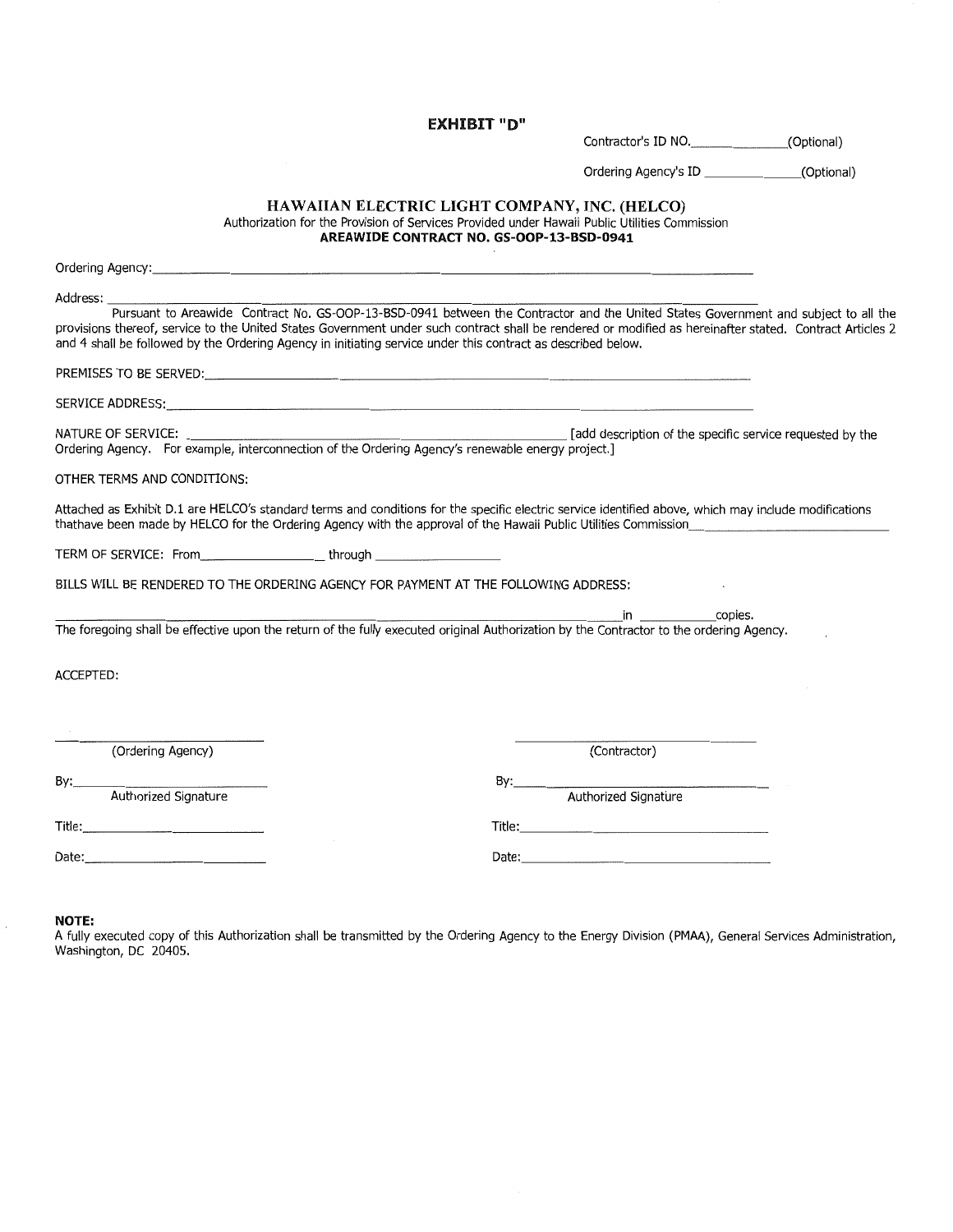#### **EXHIBIT** "A"

Contractor's ID NO.\_\_\_\_\_\_\_\_\_\_\_\_\_\_(Optional)<br>Drdering Agency's ID \_\_\_\_\_\_\_\_\_\_\_\_\_\_(Optional) Ordering Agency's ID

# Maui Electric Company, Limited (MECO)

AUTHORIZATION FOR ELECTRIC SERVICE, CHANGE IN ELECTRIC SERVICE,<br>AUTHORIZATION FOR ELECTRIC SERVICE, CHANGE IN ELECTRIC SERVICE, OR DISCONNECTION OF ELECTRIC SERVICE UNDER **AREAWIDE CONTRACT NO. GS-OOP-13-BSD-0941** 

| Address: ________                                                                                                                                                                                                                                                                                                        |                                                                                                                                                                                                                                                                                                |
|--------------------------------------------------------------------------------------------------------------------------------------------------------------------------------------------------------------------------------------------------------------------------------------------------------------------------|------------------------------------------------------------------------------------------------------------------------------------------------------------------------------------------------------------------------------------------------------------------------------------------------|
| and 4 shall be followed for the initiation of service under this contract.                                                                                                                                                                                                                                               | Pursuant to Areawide Contract No. GS-OOP-13-BSD-0941 between the Contractor and the United States Government and subject to all the<br>provisions thereof, service to the United States Government under such contract shall be rendered or modified as hereinafter stated. Contract Article 2 |
|                                                                                                                                                                                                                                                                                                                          |                                                                                                                                                                                                                                                                                                |
| NATURE OF SERVICE: □ Connect, □ Change, □ Disconnect/Terminate Service, □ Continue Service, □ Full Service, □ DSM Project<br>□ Line Extension, Alteration, Relocation, or Reinforcement, □ Special Facilities Pursuant to Contractor's Tariff<br>$\Box$ Transmission & Distribution, $\Box$ Billing & Ancillary Services |                                                                                                                                                                                                                                                                                                |
| OTHER TERMS AND CONDITIONS:                                                                                                                                                                                                                                                                                              |                                                                                                                                                                                                                                                                                                |
|                                                                                                                                                                                                                                                                                                                          | Attach any other relevant terms and conditions under which service will be provided.                                                                                                                                                                                                           |
| POINT OF DELIVERY: Network and the state of the state of the state of the state of the state of the state of the state of the state of the state of the state of the state of the state of the state of the state of the state                                                                                           |                                                                                                                                                                                                                                                                                                |
| TERM OF SERVICE: From__________________________through __________________.                                                                                                                                                                                                                                               |                                                                                                                                                                                                                                                                                                |
| SERVICE HEREUNDER SHALL BE UNDER RATE SCHEDULE NO. _______________________*, Hereafter amended or modified by the regulatory body                                                                                                                                                                                        |                                                                                                                                                                                                                                                                                                |
|                                                                                                                                                                                                                                                                                                                          |                                                                                                                                                                                                                                                                                                |
| ESTIMATED ANNUAL SERVICE COST: \$                                                                                                                                                                                                                                                                                        |                                                                                                                                                                                                                                                                                                |
| ACCOUNTING AND APPROPRIATION DATA FOR SERVICE: <b>Annual Propriet Accounting and Appropriation</b>                                                                                                                                                                                                                       |                                                                                                                                                                                                                                                                                                |
| FOR CONNECTION/SPECIAL FACILITIES CHARGE:                                                                                                                                                                                                                                                                                |                                                                                                                                                                                                                                                                                                |
| CLAUSES INCORPORATED BY REFERENCE (Check applicable clauses):                                                                                                                                                                                                                                                            |                                                                                                                                                                                                                                                                                                |
| $(1)$ 52.204-9<br>Personal Identity Verification of Contractor Personnel (JAN 2011)                                                                                                                                                                                                                                      |                                                                                                                                                                                                                                                                                                |
| $(2)$ 52.211-10<br>Commencement, Prosecution and Completion of Work (APR 1984)                                                                                                                                                                                                                                           |                                                                                                                                                                                                                                                                                                |
| $(3)$ 52.236-5<br>Material and Workmanship (APR 1984)                                                                                                                                                                                                                                                                    |                                                                                                                                                                                                                                                                                                |
| $(4)$ 52.241-3<br>Scope and Duration of Contract (FEB 1995)                                                                                                                                                                                                                                                              |                                                                                                                                                                                                                                                                                                |
| $(5)$ 52.241-4<br>Change in Class of Service (FEB 1995)                                                                                                                                                                                                                                                                  |                                                                                                                                                                                                                                                                                                |
| $(6)$ 52.241-5<br>Contractor's Facilities (FEB 1995)                                                                                                                                                                                                                                                                     |                                                                                                                                                                                                                                                                                                |
| $(7)$ 52.241-7<br>Clause)                                                                                                                                                                                                                                                                                                | Change in Rates or Terms and Conditions of Service for Regulated Services (FEB 1995) (Use Full Text of                                                                                                                                                                                         |
| Multiple Service Locations (FEB 1995)                                                                                                                                                                                                                                                                                    |                                                                                                                                                                                                                                                                                                |
| Changes-Fixed Price (AUG 1987)                                                                                                                                                                                                                                                                                           |                                                                                                                                                                                                                                                                                                |
| $\begin{array}{r} (8) \hline 89 \hline 72.241-11 \end{array}$<br>(9) 52.243-1<br>(10) 52.249<br>Default ( ) (Specify appropriate Clause)                                                                                                                                                                                 |                                                                                                                                                                                                                                                                                                |
| BILLS WILL BE RENDERED TO THE ORDERING AGENCY FOR PAYMENT AT THE FOLLOWING ADDRESS:                                                                                                                                                                                                                                      |                                                                                                                                                                                                                                                                                                |
|                                                                                                                                                                                                                                                                                                                          | in copies.                                                                                                                                                                                                                                                                                     |
| The foregoing shall be effective upon the return of the fully executed original Authorization by the Contractor to the ordering Agency.                                                                                                                                                                                  |                                                                                                                                                                                                                                                                                                |
| ACCEPTED:                                                                                                                                                                                                                                                                                                                |                                                                                                                                                                                                                                                                                                |
|                                                                                                                                                                                                                                                                                                                          |                                                                                                                                                                                                                                                                                                |
| (Ordering Agency)                                                                                                                                                                                                                                                                                                        | (Contractor)                                                                                                                                                                                                                                                                                   |
|                                                                                                                                                                                                                                                                                                                          |                                                                                                                                                                                                                                                                                                |
| Authorized Signature<br>By:                                                                                                                                                                                                                                                                                              | By: Authorized Signature                                                                                                                                                                                                                                                                       |
|                                                                                                                                                                                                                                                                                                                          |                                                                                                                                                                                                                                                                                                |
|                                                                                                                                                                                                                                                                                                                          | Date: and the contract of the contract of the contract of the contract of the contract of the contract of the contract of the contract of the contract of the contract of the contract of the contract of the contract of the                                                                  |
| $\ast$<br>Include a reference to the applicable rate schedule, and attach a<br>copy of such schedule.                                                                                                                                                                                                                    | charges and special facilities or service arrangements. (See Article 5 of<br>this Contract for instructions.)                                                                                                                                                                                  |

NOTE: A fully executed copy of this Authorization shall be transmitted \*\* If necessary, attach and make part hereof supplemental by the Ordering Agency to the General Services Administration, Public agreements or sheets that cover required connection or extension Buildings Service, Energy Division (PMAA), Washington, DC 20405.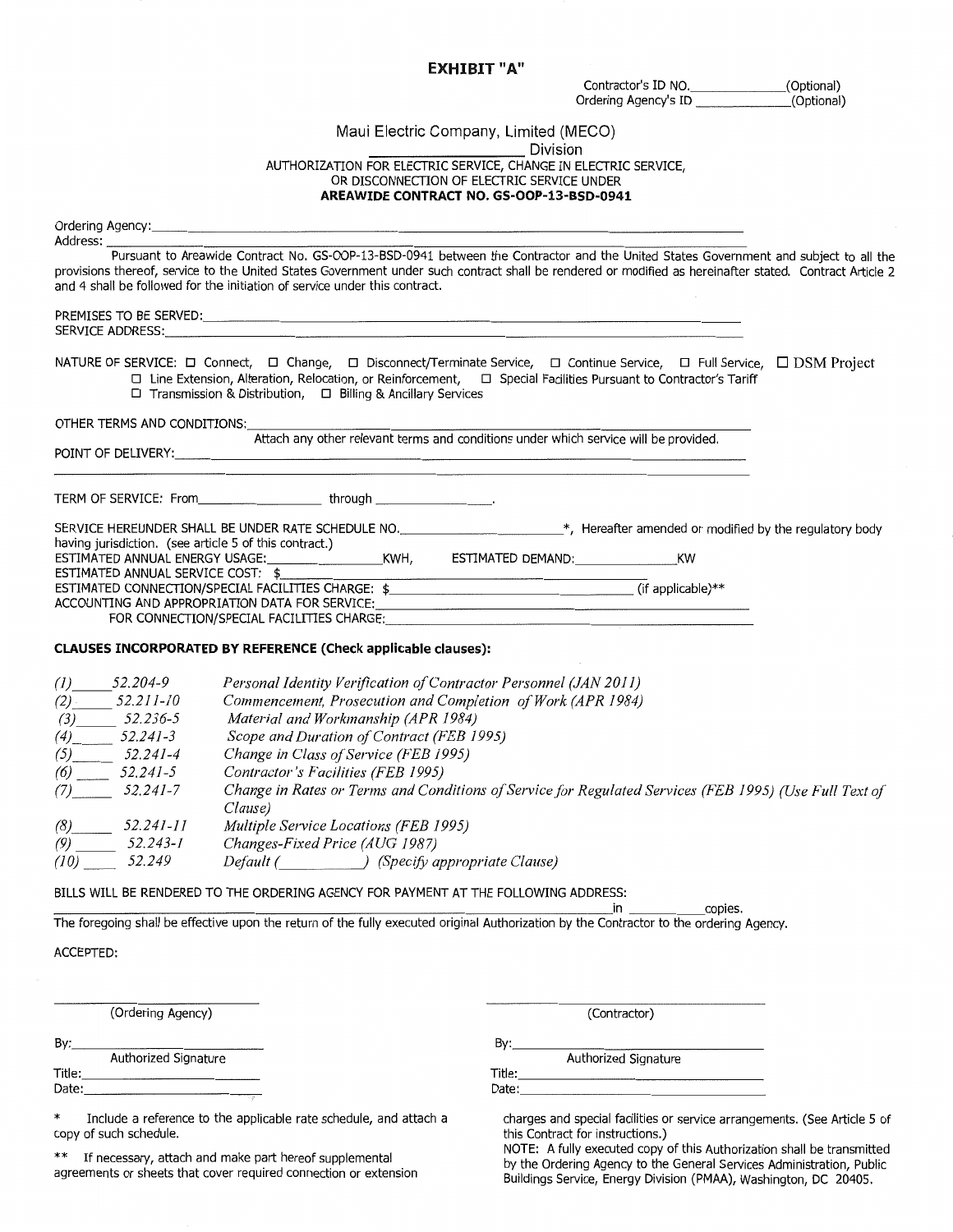EXHIBIT "B"

Contractor's ID NO.\_\_\_\_\_\_

Ordering Agency's ID NO. (Required)

# Maui Electric Company, Limited (MECO) \_\_\_\_\_\_\_\_\_ Division

AUTHORIZATION FOR ENERGY MANAGEMENT SERVICES

AREA WIDE CONTRACT NO. GS-OOP-13-BSD-0941

|                                                                                                                                                                                                                    |                                                                                                                                                                                                                                                                                                                                                                                                                                                                                                                           | AREAWIDE CONTRACT NO. GS-OOF-15-BSD-0941              |                                                                                         |  |  |
|--------------------------------------------------------------------------------------------------------------------------------------------------------------------------------------------------------------------|---------------------------------------------------------------------------------------------------------------------------------------------------------------------------------------------------------------------------------------------------------------------------------------------------------------------------------------------------------------------------------------------------------------------------------------------------------------------------------------------------------------------------|-------------------------------------------------------|-----------------------------------------------------------------------------------------|--|--|
|                                                                                                                                                                                                                    | Ordering Agency: North Contact the Contact of the Contact of the Contact of the Contact of the Contact of the Contact of the Contact of the Contact of the Contact of the Contact of the Contact of the Contact of the Contact                                                                                                                                                                                                                                                                                            |                                                       |                                                                                         |  |  |
| Address:                                                                                                                                                                                                           |                                                                                                                                                                                                                                                                                                                                                                                                                                                                                                                           |                                                       |                                                                                         |  |  |
| required contract term specified in the Authorization.                                                                                                                                                             | Pursuant to Areawide Contract No. GS-OOP-13-BSD-0941 between the Contractor and the United States Government, service to the Government under<br>such contract shall be rendered and subject to all the provisions thereof. Upon termination of the Areawide Contract, any active Exhibit "B" Authorization for energy<br>management service shall be cancelled unless it is modified to incorporate the general terms and conditions of the current Authorization and the term extended to the<br>PREMISES TO BE SERVED: |                                                       |                                                                                         |  |  |
| SERVICE ADDRESS:                                                                                                                                                                                                   |                                                                                                                                                                                                                                                                                                                                                                                                                                                                                                                           |                                                       |                                                                                         |  |  |
|                                                                                                                                                                                                                    | NATURE OF SERVICE: □ Preliminary Energy Audit □ Comprehensive Energy Audit □ ECP Feasibility Study<br>$\Box$ ECP Engineering & Design Study $\Box$ Energy Conservation Project (ECP) Installation<br>$\Box$ Demand Side Management (DSM) Project $\Box$ Special Facilities<br>$\Box$ Operations & Maintenance Training $\Box$ Other (See Remarks Below)                                                                                                                                                                   |                                                       |                                                                                         |  |  |
|                                                                                                                                                                                                                    | ALL ENERGY MANAGEMENT SERVICES TO BE PROVIDED BY MECO ARE SUBJECT TO THE AUTHORITY OF THE APPLICABLE STATE<br>REGULATORY COMMISSION HAVING JURISDICTION.<br>POINT OF DELIVERY: Network of the Contract of the Contract of the Contract of the Contract of the Contract of the Contract of the Contract of the Contract of the Contract of the Contract of the Contract of the Contract of                                                                                                                                 |                                                       |                                                                                         |  |  |
| ESTIMATED PROJECT COST: \$                                                                                                                                                                                         |                                                                                                                                                                                                                                                                                                                                                                                                                                                                                                                           |                                                       |                                                                                         |  |  |
| <b>LIST OF ATTACHMENTS:</b>                                                                                                                                                                                        |                                                                                                                                                                                                                                                                                                                                                                                                                                                                                                                           |                                                       |                                                                                         |  |  |
| $\Box$ General Conditions<br>$\Box$ Facility/Site Plans<br>$\Box$ Design Drawings                                                                                                                                  |                                                                                                                                                                                                                                                                                                                                                                                                                                                                                                                           | $\Box$ Payment Provisions $\Box$ Special Requirements | $\Box$ Economic Analysis<br>$\Box$ ECP Feasibility Study<br>$\Box$ Commission Schedules |  |  |
| (Check applicable clauses):                                                                                                                                                                                        | CLAUSES INCORPORATED BY REFERENCE AND MISCELLANEOUS PROVISIONS                                                                                                                                                                                                                                                                                                                                                                                                                                                            |                                                       |                                                                                         |  |  |
| $(1)$ 52.211-10<br>$(2)$ $52.232-5$                                                                                                                                                                                | Commencement, Prosecution and Completion of Work (APR 1984)<br>Payments under Fixed-Price Construction Contracts (SEP 2002) --<br>Supersedes provisions of payment clauses in Article 14.                                                                                                                                                                                                                                                                                                                                 |                                                       |                                                                                         |  |  |
| Prompt Payment for Construction Contracts (OCT 2008)<br>$(3)$ $52.232-27$<br>Change in Rates or Terms and Conditions of Service for Unregulated<br>$(4)$ 52.241-8<br>Services (FEB 1995) (Use full Text of Clause) |                                                                                                                                                                                                                                                                                                                                                                                                                                                                                                                           |                                                       |                                                                                         |  |  |

(5) 52.243-1 Changes-Fixed Price (AUG 1987)

(6) 52.249 Default( ) (Specify appropriate Clause)

In addition, the Contracting Officer negotiating the terms and conditions under this authorization shall supplement the above-referenced clauses with clauses for the appropriate type of contract.

#### ACCEPTED:

---------------- (Ordering Agency) (Contractor) (Contractor) By: Authorized Signature Authorized Signature Authorized Signature Authorized Signature Authorized Signature Authorized Signature<br>Title: Authorized Signature Authorized Signature  $\text{Date:}\n \begin{array}{c}\n \text{Date:}\n \end{array}\n \text{Date:}\n \begin{array}{c}\n \text{Date:}\n \end{array}$ Date: Date: Date: Date: Date: Date: Date: Date: Date: Date: Date: Telephone No.

NOTE: A fully executed copy of this Authorization shall be transmitted by the ordering Agency to the General Services Administration, Public Buildings Service, Energy Division, Washington, DC 20405.